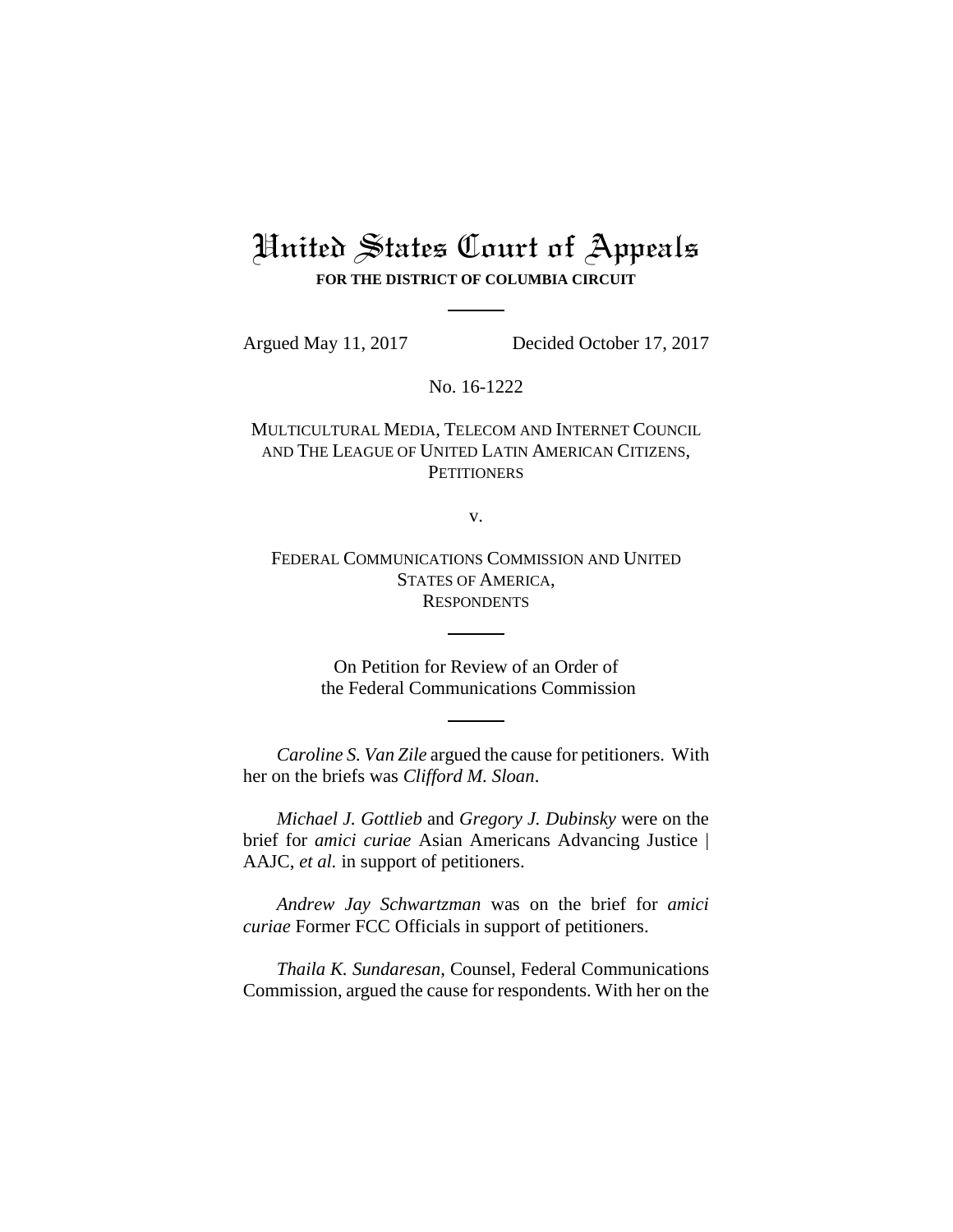brief were *Robert B. Nicholson* and *Jonathan Lasken*, Attorneys, U.S. Department of Justice, *Howard J. Symons*, General Counsel at the time the brief was filed, Federal Communications Commission, *David M. Gossett*, Deputy General Counsel, and *Jacob M. Lewis*, Associate General Counsel. *Richard K. Welch*, Deputy Associate General Counsel, entered an appearance.

*Jerianne Timmerman* was on the brief for *amicus curiae* The National Association of Broadcasters in support of respondents.

Before HENDERSON, KAVANAUGH, and MILLETT, *Circuit Judges*.

Opinion for the Court filed by *Circuit Judge* KAVANAUGH, with whom *Circuit Judge* HENDERSON joins and with whom *Circuit Judge* MILLETT joins as to Part II.A.

Opinion concurring in part and dissenting in part filed by *Circuit Judge* MILLETT.

KAVANAUGH, *Circuit Judge*: In some Administrative Procedure Act cases, an agency is alleged to have acted contrary to a statutory command or prohibition, or to have exceeded the scope of statutory authority granted to the agency by Congress. *See, e.g.*, *Chevron U.S.A. Inc. v. Natural Resources Defense Council, Inc.*, 467 U.S. 837 (1984). In other APA cases, by contrast, the agency is acknowledged to have discretion under the relevant statute, but is alleged to have exercised that discretion in an arbitrary and capricious (that is, unreasonable) manner. *See, e.g.*, *Motor Vehicle Manufacturers Association v. State Farm Mutual Automobile Insurance Co.*, 463 U.S. 29 (1983).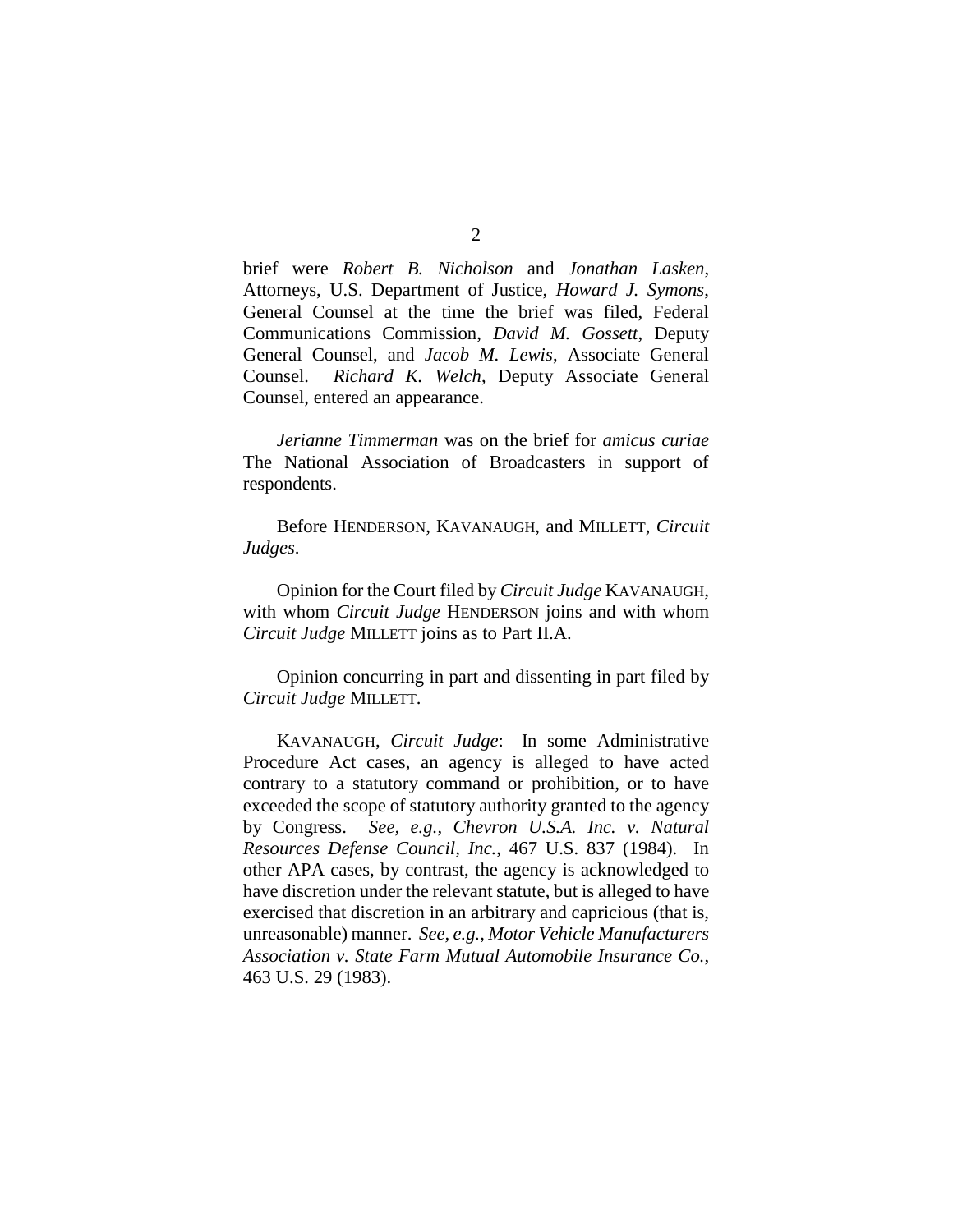In this case, petitioners raise both kinds of challenges  $-$  a statutory argument and, in the alternative, an arbitrary and capricious argument  $-$  to an FCC decision regarding the nationwide emergency alert system. Under the FCC's decision, when broadcasters receive emergency alerts from government entities, the broadcasters may, if they choose, broadcast the alerts only in English. The broadcasters are not required to translate emergency alerts and broadcast the alerts in languages in addition to English. The FCC decided that it needed to gather more information before it could conceivably impose multi-lingual requirements of that kind on broadcasters. We conclude that the FCC's decision was consistent with the relevant statute and was reasonable and reasonably explained. We therefore deny the petition for review.

I

The emergency alert system is a complicated endeavor. The system involves the federal government, state governments, and local governments. It also involves hundreds of television stations, cable systems, and radio stations, whom we will refer to collectively as "broadcasters."

For purposes of this case, two groups are especially relevant.

First are the alert originators who compose the emergency alerts and transmit them to broadcasters. The alert originators are ordinarily government entities – usually the National Weather Service or state or local governments.

Second are the private broadcasters who act as passive conduits for the emergency alerts. Broadcasters receive the alerts from the alert originators and then broadcast those alerts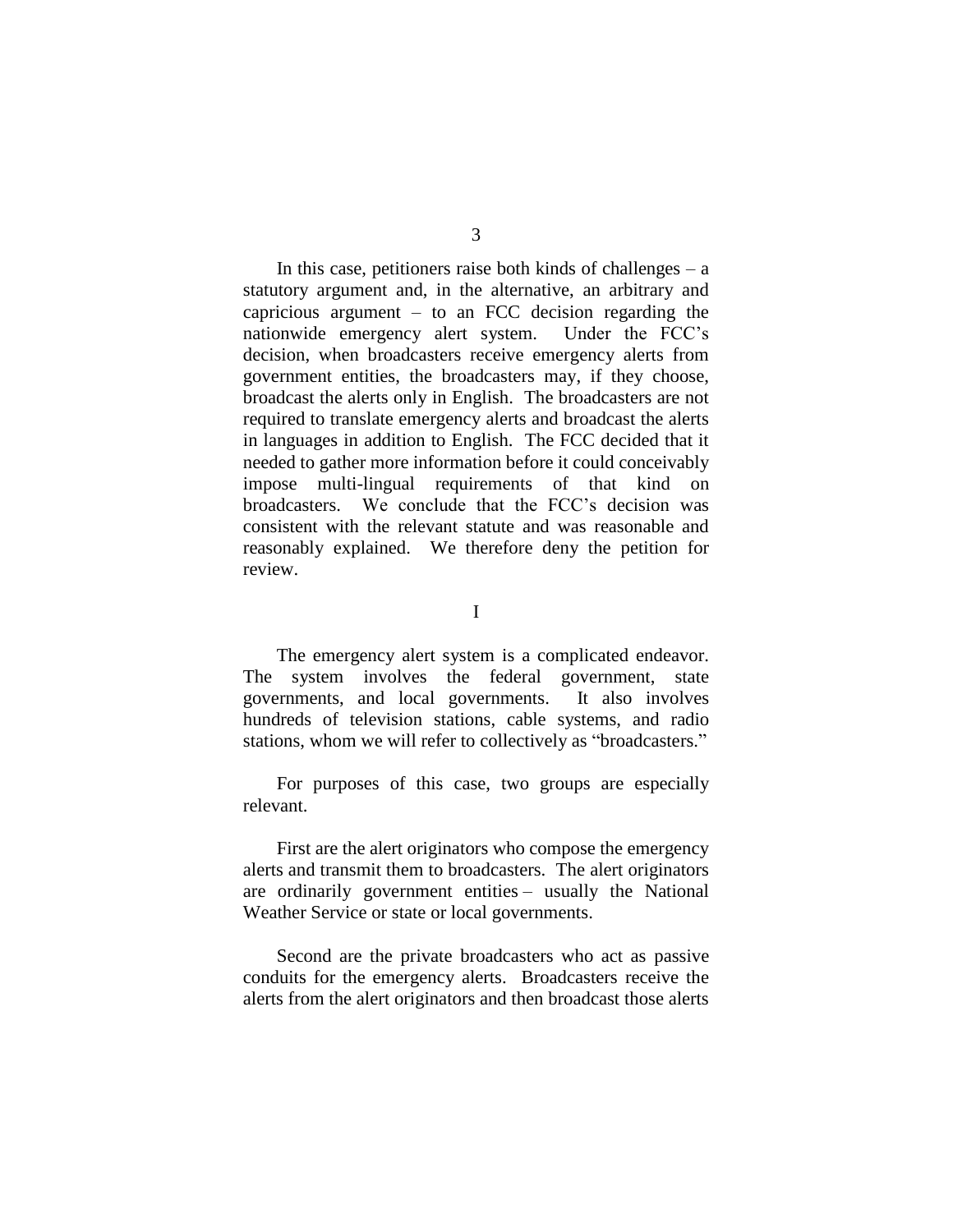to the public. Importantly, the process by which broadcasters receive and broadcast emergency alerts is automated and automatic.

Alert originators can (and sometimes do) compose and transmit alerts in languages in addition to English. And broadcasters in those circumstances then automatically broadcast the alerts in those other languages as well. But as petitioners concede, the FCC lacks authority over alert originators and therefore cannot compel alert originators to transmit alerts in languages in addition to English. *See* Tr. of Oral Arg. at 33-34.

By contrast, the FCC does have authority over broadcasters who participate in the emergency alert system. But as of now, the FCC does not require broadcasters to translate emergency alerts into other languages and then broadcast the alerts in those other languages as well as in English. The FCC is studying (admittedly on what one might call "bureaucracy standard time") whether to require broadcasters to do so. But before deciding that question, the FCC for now has sought more comprehensive information on whether and how broadcasters can translate emergency alerts and broadcast them in languages in addition to English.

II

Several public interest organizations have challenged the FCC's decision to gather more information rather than to *now* require broadcasters to translate alerts and broadcast the alerts in multiple languages. Petitioners advance substantial policy arguments. But the issue before us is one of law, not policy. And under the law, the FCC's approach passes muster.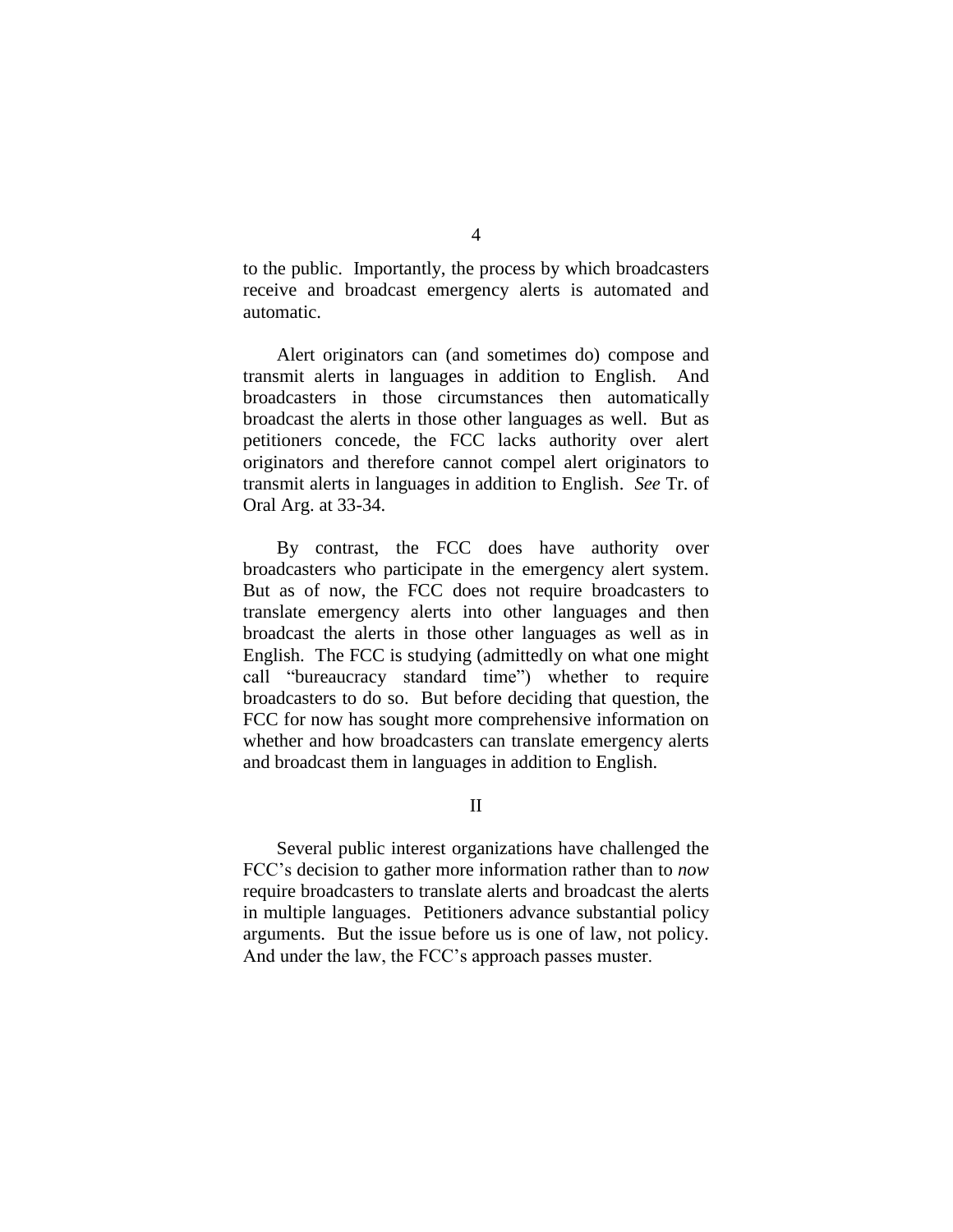5

A

First, petitioners raise a statutory argument. They contend that the FCC's decision violates Section 1 of the Communications Act. Section 1 is the Act's statement of purpose. As amended in 1996, Section 1 provides that the FCC operates "so as to make available, so far as possible, to all the people of the United States, without discrimination on the basis of race, color, religion, national origin, or sex, a rapid, efficient, Nation-wide, and world-wide wire and radio communication service." 47 U.S.C. § 151.

The problem for petitioners is that this general policy provision does not require the FCC to compel broadcasters to broadcast emergency alerts in any language other than English. To begin with, policy statements, "by themselves, do not create statutorily mandated responsibilities." *Comcast Corp. v. FCC*, 600 F.3d 642, 644 (D.C. Cir. 2010) (internal quotations omitted). In addition, Section 1 by its terms does not impose an affirmative obligation on the FCC to take any particular action. Unlike other statutes, moreover, Section 1 says nothing about English language abilities. *Cf.* Voting Rights Act § 2, 52 U.S.C. § 10303(f)(2) ("No voting qualification or prerequisite to voting, or standard, practice, or procedure shall be imposed or applied by any State or political subdivision to deny or abridge the right of any citizen of the United States to vote because he is a member of a language minority group.").

If Congress intended to require multi-lingual communications in general, and multi-lingual emergency alerts in particular, we would expect Congress to have spoken far more clearly than it has done in this general statement of policy. *See generally FDA v. Brown & Williamson Tobacco Corp.*, 529 U.S. 120 (2000). In short, Section 1 does not obligate the FCC to require broadcasters to translate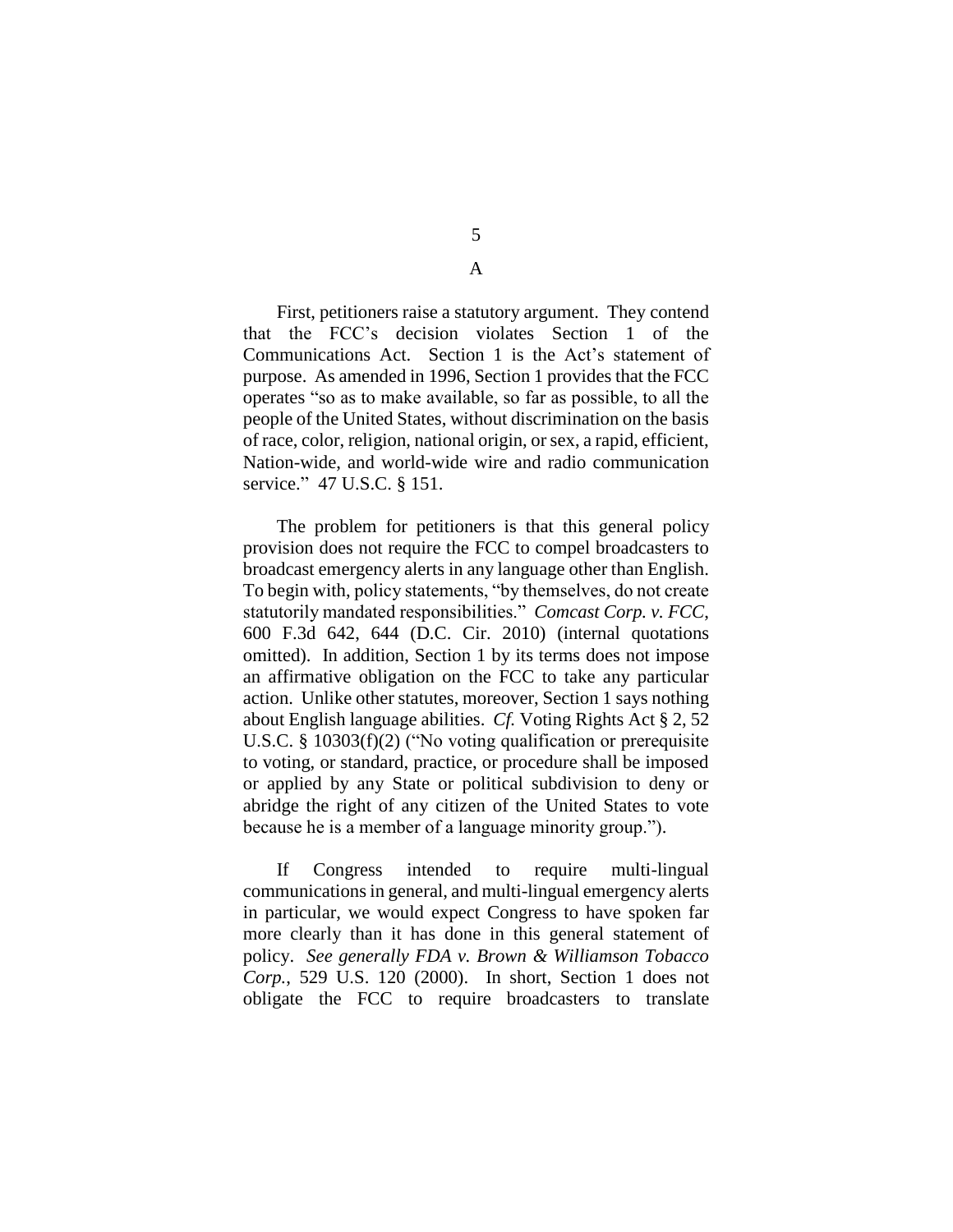emergency alerts and broadcast them in languages in addition to English.

B

All of that said, Congress has not expressly *prohibited* the FCC from requiring broadcasters in the emergency alert system to translate emergency alerts and broadcast them in languages in addition to English. Congress appears to have granted the FCC the authority to decide that question. In other words, under Congress's various broadly worded grants of authority to the FCC, the FCC apparently has discretion to require participating broadcasters to translate emergency alerts and broadcast them in languages in addition to English.<sup>1</sup>

Based on that premise, petitioners argue that the FCC has exercised its discretion in an arbitrary and capricious (that is, unreasonable) manner by seeking more information from broadcasters rather than using its authority to mandate multilingual alerts now.

In arbitrary and capricious cases, we distinguish substantive unreasonableness claims from lack-of-reasonedexplanation claims. A substantive unreasonableness claim ordinarily is an argument that, given the facts, the agency exercised its discretion unreasonably. A decision that the agency's action was substantively unreasonable generally means that, on remand, the agency must exercise its discretion differently and reach a different bottom-line decision. By contrast, a lack-of-reasoned-explanation claim in this context

 $1$  To be precise, no one in this case disputes that the FCC has statutory authority to require participating broadcasters to broadcast alerts in other languages. For purposes of this case, we will therefore assume without deciding that the FCC possesses such authority.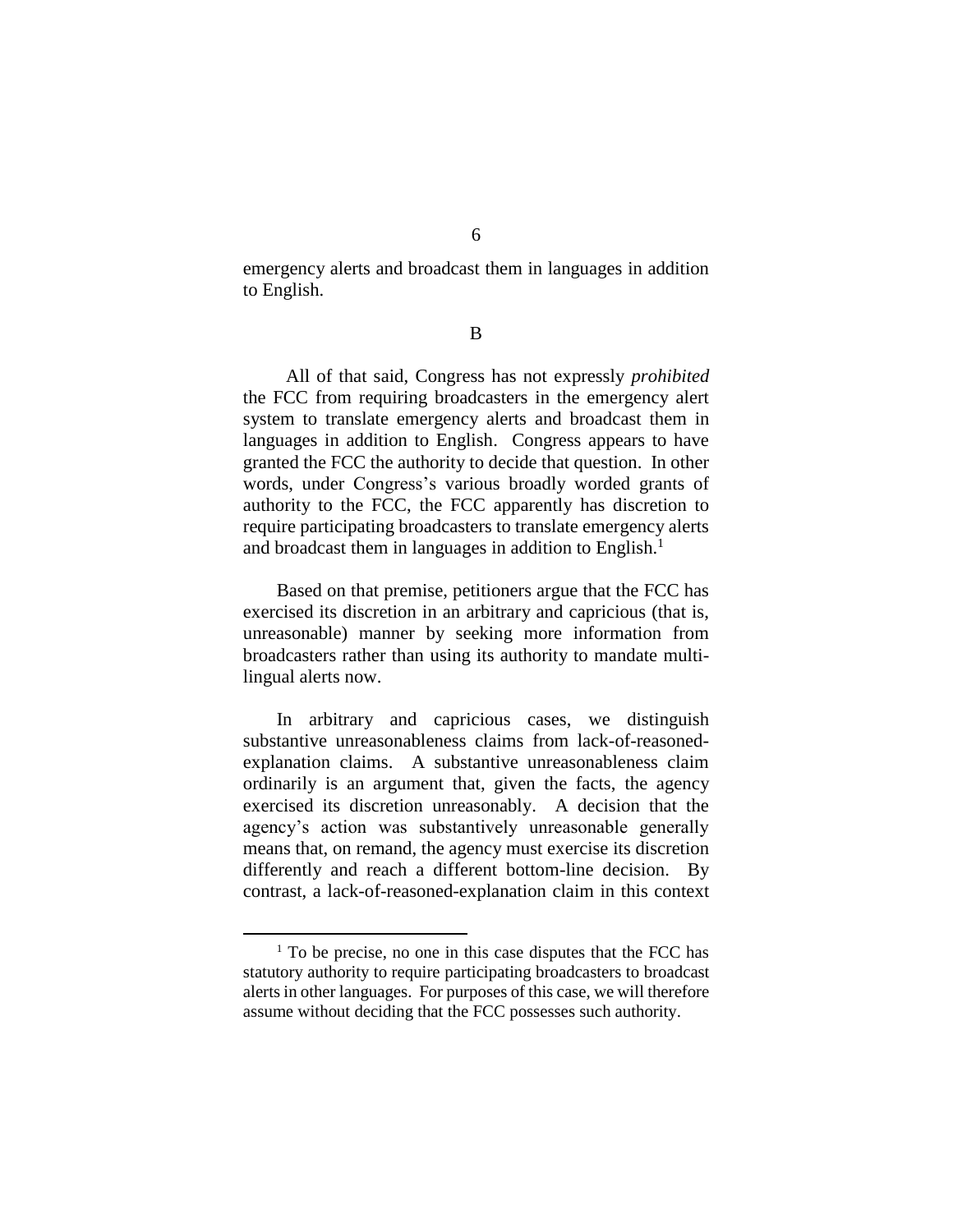ordinarily consists of a more modest claim that the agency has failed to adequately address all of the relevant factors or to adequately explain its exercise of discretion in light of the information before it. $2$ 

In short, an agency's exercise of discretion must be both reasonable and reasonably explained. *See Cytori Therapeutics, Inc. v. FDA*, 715 F.3d 922, 926 (D.C. Cir. 2013); *National Telephone Cooperative Association v. FCC*, 563 F.3d 536, 540 (D.C. Cir. 2009).That "reasonable and reasonably explained" standard is deferential: The court does not substitute its own policy judgment for that of the agency. According to the Supreme Court, moreover, an agency's refusal to promulgate a new rule is subject to even more deferential review: Review in such cases is "extremely limited and highly deferential." *Massachusetts v. EPA*, 549 U.S. 497, 527-28 (2007) (internal quotations omitted).At the same time, the standard of review is not toothless: The court must ensure that the agency's action – and the agency's explanation for that action – falls within a zone of reasonableness. *See State Farm*, 463 U.S. at 43.

The precise legal question here, therefore, is whether the FCC has exercised its discretion in a manner that was reasonable and reasonably explained.

On this record, it was not unreasonable for the FCC to gather more information from relevant parties before deciding

<sup>&</sup>lt;sup>2</sup> As those familiar with administrative law understand, however, a court sometimes issues a decision on lack-of-reasonedexplanation grounds that, in reality, leaves the agency little to no choice but to reach a different substantive result on remand. In those circumstances, the court's conclusion that the agency failed to adequately explain its exercise of discretion can be equivalent (in its effects) to a substantive unreasonableness decision.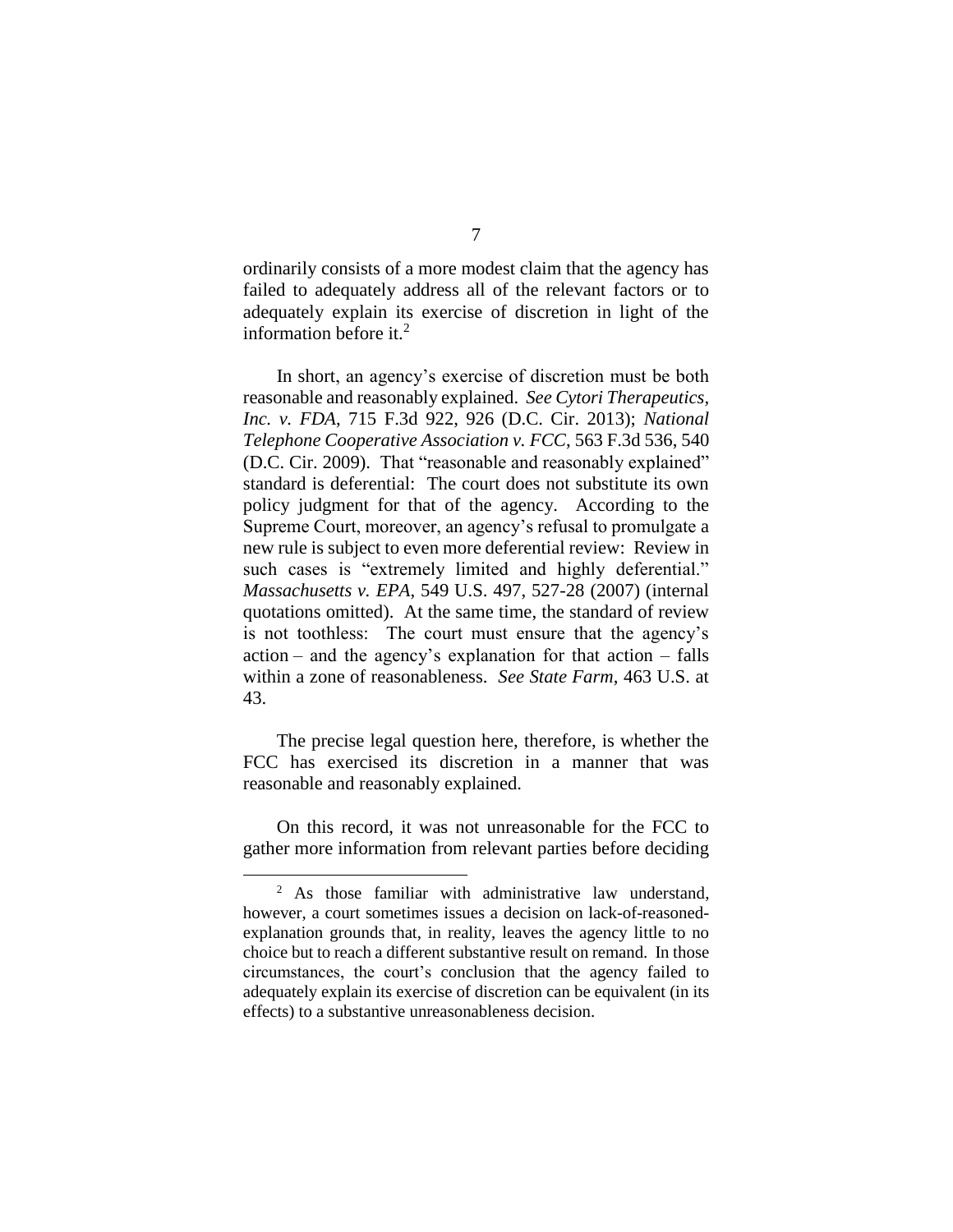whether to compel broadcasters to translate emergency alerts and broadcast them in languages in addition to English.

To begin with, the National Association of Broadcasters has noted in its amicus brief that affected individuals who do not understand English often rely on sources other than the traditional emergency alert system for information about future and existing emergencies. For example, a separate wireless emergency alert system now applies to wireless devices. Individuals who select Spanish as their preferred language on their mobile devices will receive emergency text alerts in Spanish. Moreover, individuals who do not understand English sometimes may rely on the same Internet, television, and radio news sources that they ordinarily rely on to obtain information in the languages that they understand. But those alternative sources, while undoubtedly helpful, do not fully resolve petitioners' concerns because those sources, at least at this time, are not always adequate substitutes in certain kinds of emergencies.

As the FCC explained, the best way to ensure multi-lingual emergency alerts through the traditional emergency alert system would be for the *alert originators* – who themselves are ordinarily federal, state, or local government entities – to transmit emergency alerts to broadcasters in multiple languages. See Final Order [20, J.A. 12.<sup>3</sup> That is because the emergency alert system is automated and automatic. Broadcasters operate as passive conduits between the alert originators and the general public. The problem for petitioners, as they concede, is that the FCC lacks authority to require *alert* 

<sup>&</sup>lt;sup>3</sup> In certain States such as Florida, some alert originators do transmit emergency alerts in Spanish. Tr. of Oral Arg. at 18. So too in Puerto Rico, alert originators transmit alerts in Spanish. *Id*.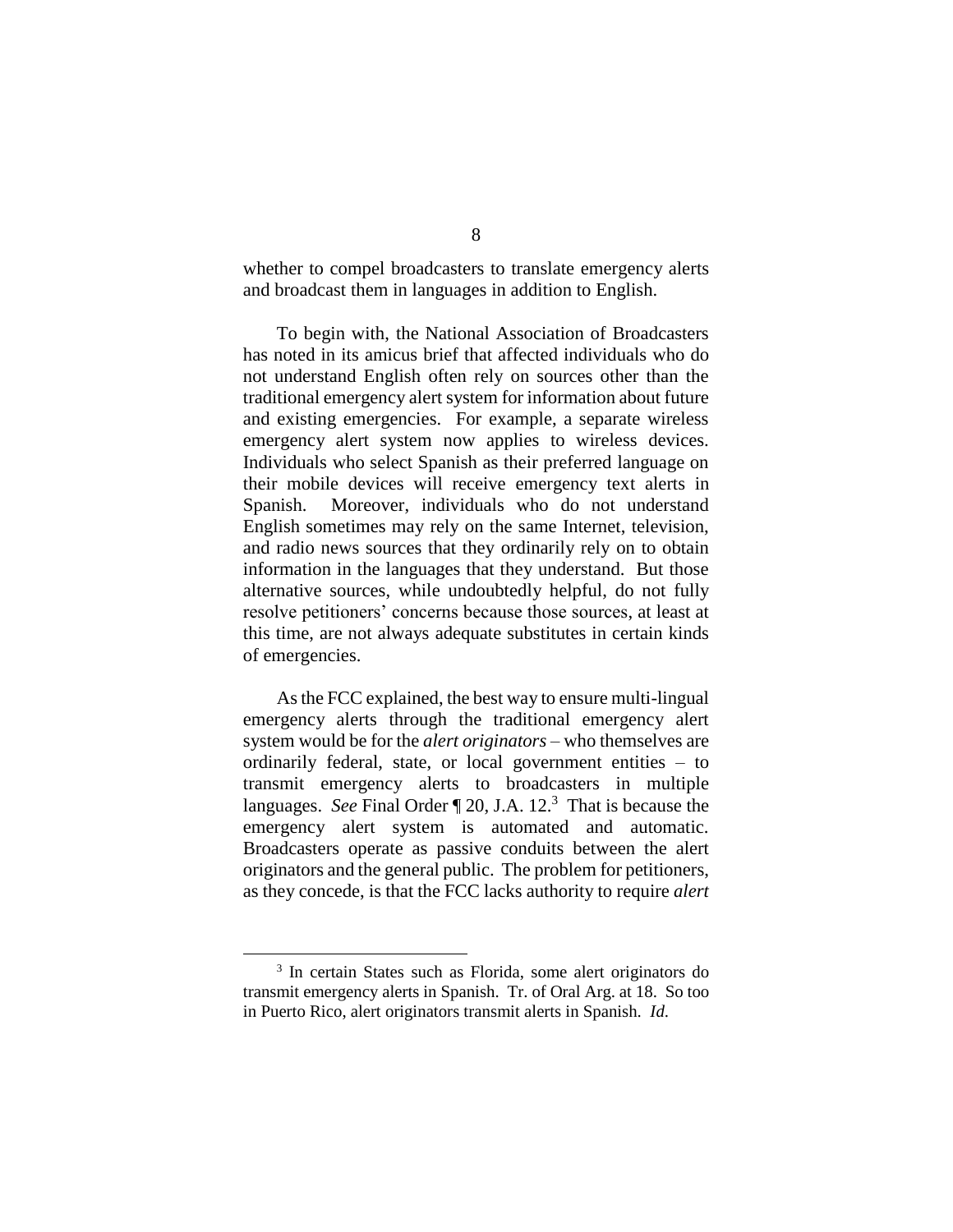*originators* to offer the alerts in languages in addition to English. *See* Tr. of Oral Arg. at 33-34.

To be sure, the FCC does regulate *broadcasters*. But to reiterate, even though the FCC has authority over broadcasters, broadcasters traditionally have been mere passive conduits for emergency alerts. In other words, broadcasters traditionally have not created or altered the content of emergency alerts transmitted to them by the alert originators.

As the FCC has pointed out, moreover, there are real practical and technological concerns about forcing broadcasters into a new role in the emergency alert system.

The emergency alert system is largely automated. Many broadcasters lack the personnel to translate and then broadcast in other languages the emergency messages that they receive from alert originators. In some circumstances, there may be no personnel in the station at the time of an emergency alert. In other circumstances, the broadcasters may have personnel present in the station, but those personnel may lack the language skills to make a translation into other languages.

In addition, broadcasters face stringent time constraints. In emergencies such as tornadoes or floods or terrorist attacks, every second can matter. By regulation, broadcasters must broadcast state and local emergency alerts within 15 minutes of receipt. *See* 47 C.F.R. § 11.51(n). They must broadcast Presidential emergency messages immediately. In addition, the alert messages themselves typically must be no more than two minutes. *See* 47 C.F.R. § 11.33(a)(9). Therefore, broadcasters would have to translate an alert, squeeze both the original and translated messages into two minutes (at most), and broadcast both messages within 15 minutes of receipt of the alert. Because broadcasters would not have much time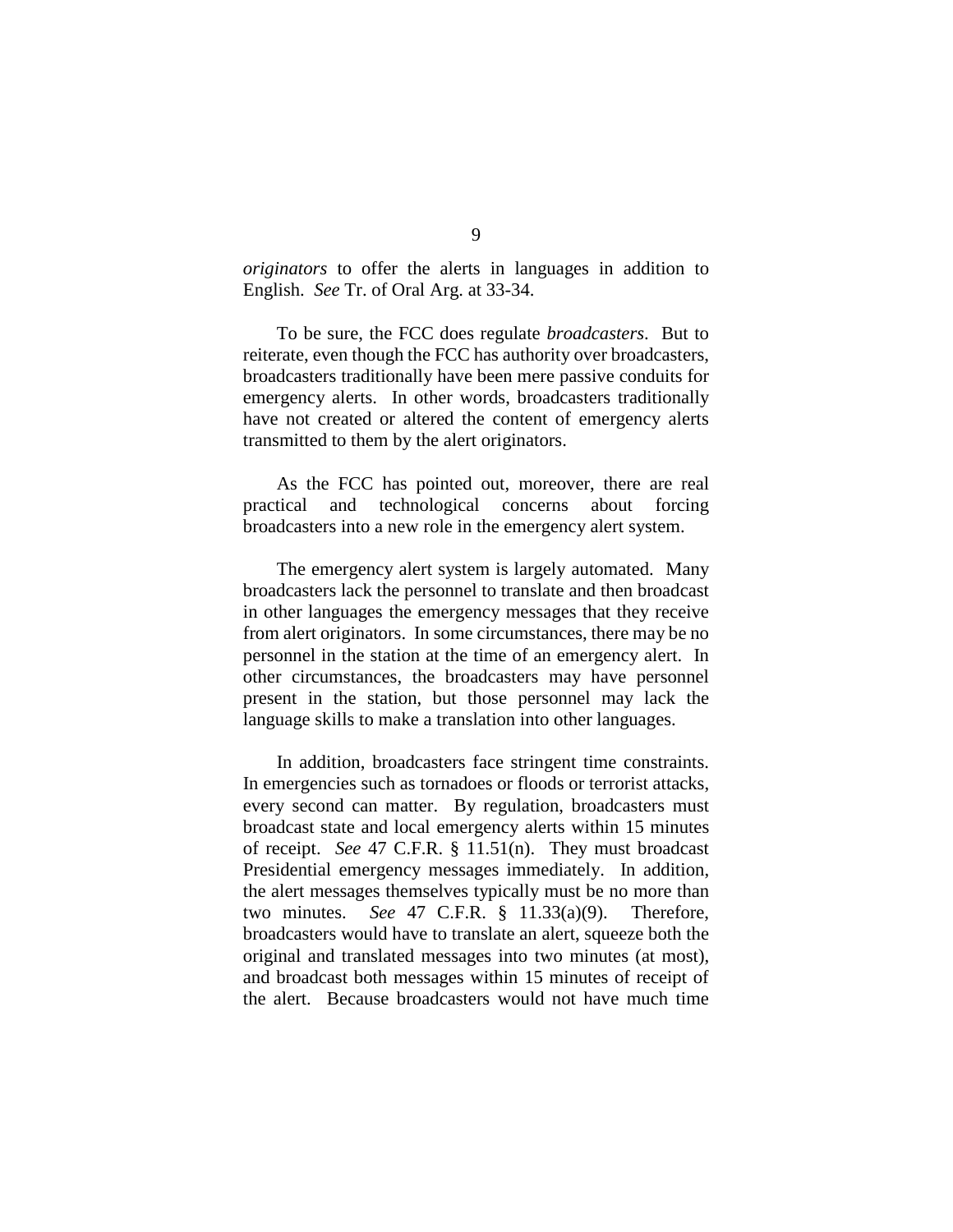during emergencies to accomplish all of that, they would presumably need to have personnel available at all times who could translate emergency alerts into multiple languages. Broadcasters are not currently equipped to meet such a requirement.

On top of that, petitioners' approach would change an automated system into a system with a substantial possibility of human error in translation (as well as potential after-the-fact liability against broadcasters for erroneous translations). The current automated and automatic system – with the onus on alert originators to provide multi-lingual alerts when they see fit to do so – does not carry that same risk of inaccuracies.

In considering this question, moreover, it bears mention that petitioners do not want alerts just in English and Spanish. They want alerts in whatever languages might be commonly spoken in particular local communities, such as (to name just a few) Portuguese, Chinese, Vietnamese, Japanese, or Arabic. Given the variety of languages in addition to English that are spoken throughout the United States, that would be a difficult, complicated, and costly task for many broadcasters.

In contending that the FCC has acted unreasonably here, petitioners point to the FCC's recent action requiring that emergency alerts be made visually available to individuals with hearing disabilities. Petitioners contend that this example shows that the FCC could do something similar for people who do not understand English. Congress mandated the visual emergency alerts for persons with hearing disabilities. *See*  Twenty-First Century Communications and Video Accessibility Act of 2010, Pub. L. No. 111-260, 124 Stat. 2751. Congress has not issued a similar mandate for multi-lingual alerts. In any event, petitioners' point fails because the needs of individuals with hearing disabilities can be met with a visual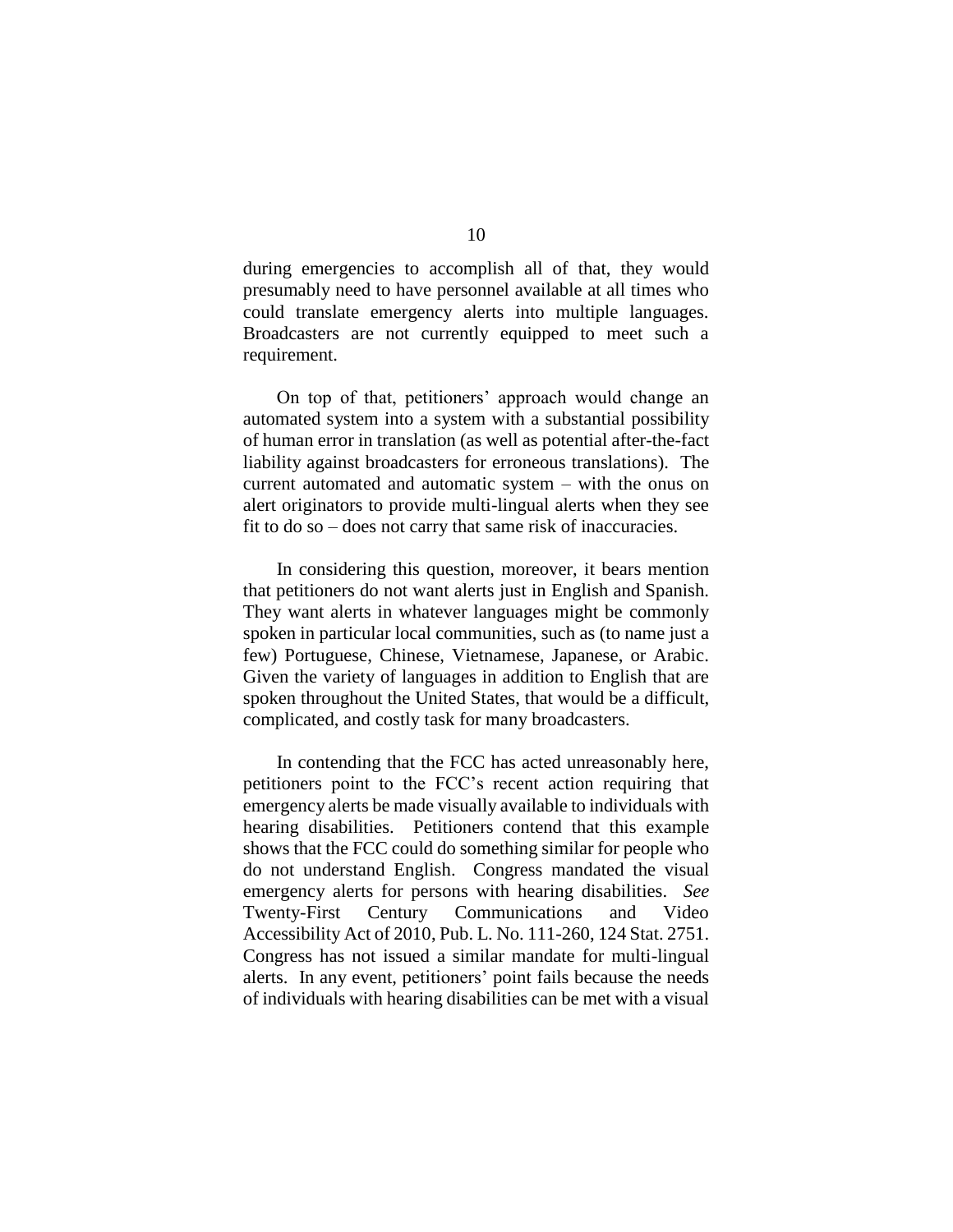crawl – no translation is necessary. By contrast, mandating that broadcasters translate the content of alert messages into other languages would require, among other things, that broadcasters hire personnel who would be available at all times and could translate alerts into other languages.

In arguing for multi-lingual alerts, petitioners advanced a variety of specific proposals to the FCC. But the FCC concluded that none of the proposals fully resolved the various practical problems with requiring broadcasters to translate alerts and broadcast them in languages in addition to English. The vast majority of commenters opposed petitioners' specific proposals. The FCC concluded that "implementing" petitioners' specific proposals, "even in modified form, would be difficult if not impossible to do within the existing EAS architecture." Final Order ¶ 2, J.A. 2.

Given all of the legal and factual circumstances surrounding this issue at the present time, it likely would be reasonable for the FCC to flatly say that the alert originators (the federal, state, and local government entities) are the parties responsible for deciding whether and when to issue emergency alerts in languages in addition to English, and to leave the issue with those government entities. In the words of the National Association of Broadcasters in its amicus curiae brief, it may be that the "only reasonable way to implement multilingual EAS alerting is a top-down approach, with emergency managers determining whether and how to issue non-English EAS alerts, and broadcasters automatically passing on such alerts." Brief for National Association of Broadcasters as Amici Curiae Supporting Respondents, at 18. After all, alert originators are not subject to the same practical and technological constraints as the broadcasters. For example, for an alert originator to transmit an alert in another language, it would take only one translator rather than the hundreds or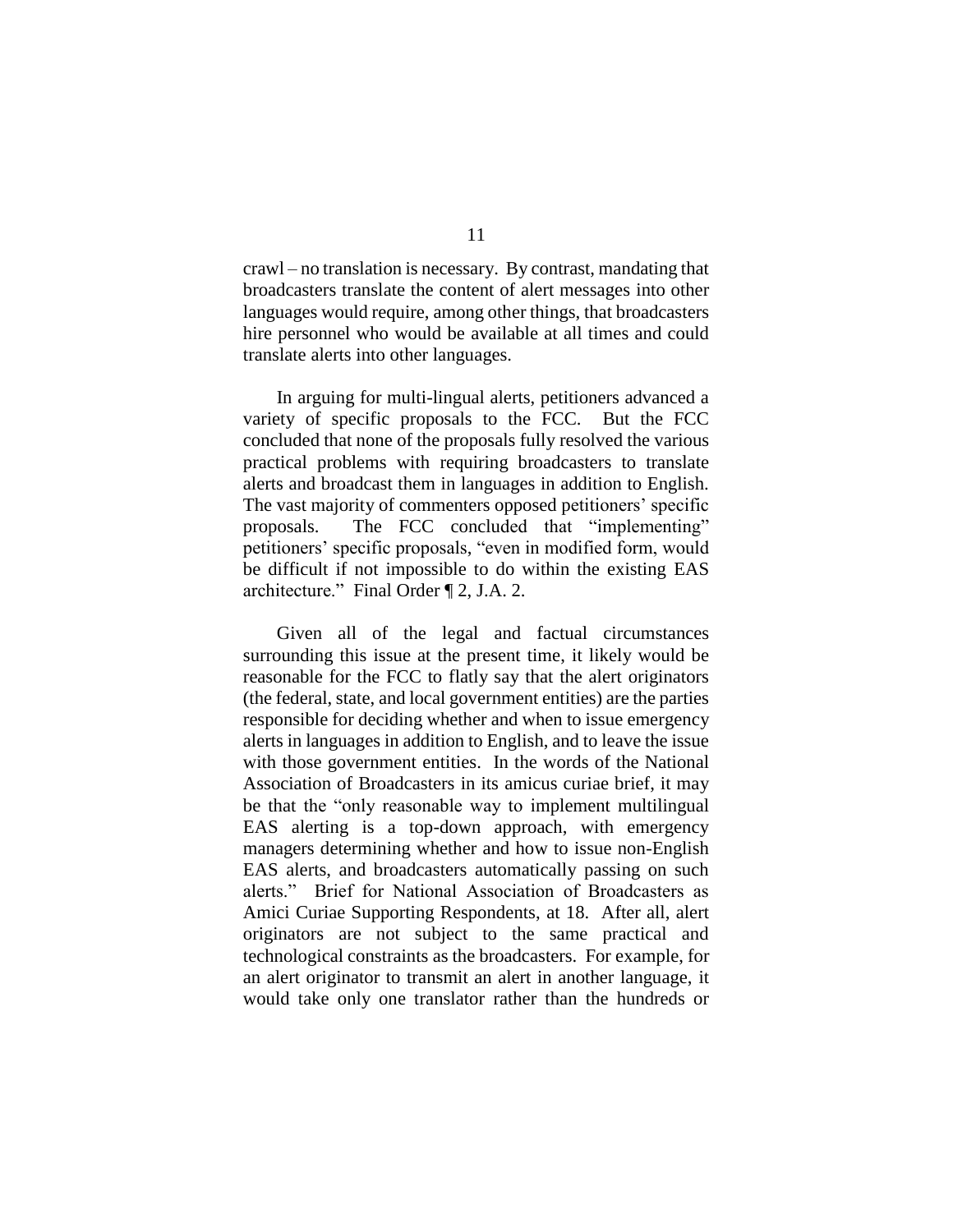thousands of translators for all of the broadcasters in the relevant areas.

In any event, it is surely reasonable (even if frustrating to petitioners) for the FCC to move cautiously and gather more comprehensive information before deciding whether to force private broadcasters to play a major new role in the emergency alert system.

What about the separate question of whether the FCC reasonably explained its decision here? The FCC's explanation was not lengthy. But "*State Farm* does not require a word count; a short explanation can be a reasoned explanation." *American Radio Relay League, Inc. v. FCC*, 524 F.3d 227, 248 (D.C. Cir. 2008) (Kavanaugh, J., concurring in part and dissenting in part). Here, the FCC reasonably explained that shifting some of the responsibility for message content from alert originators to broadcasters by requiring broadcasters to translate and re-broadcast emergency alerts in other languages would generate practical problems and could undermine the workability of the emergency alert system at this time. Ultimately, the FCC stated: "We agree with the majority of commenters that alert originators are best positioned to effect multilingual alerting." Final Order ¶ 20, J.A. 12. For that reason, the FCC said that it would seek more comprehensive information before deciding whether to transform the role of broadcasters in the emergency alert system. The FCC's explanation falls comfortably within the zone of reasonableness for purposes of our deferential arbitrary and capricious review under the Administrative Procedure Act.

\* \* \*

Petitioners understandably want emergency alerts to be provided in languages in addition to English. As the FCC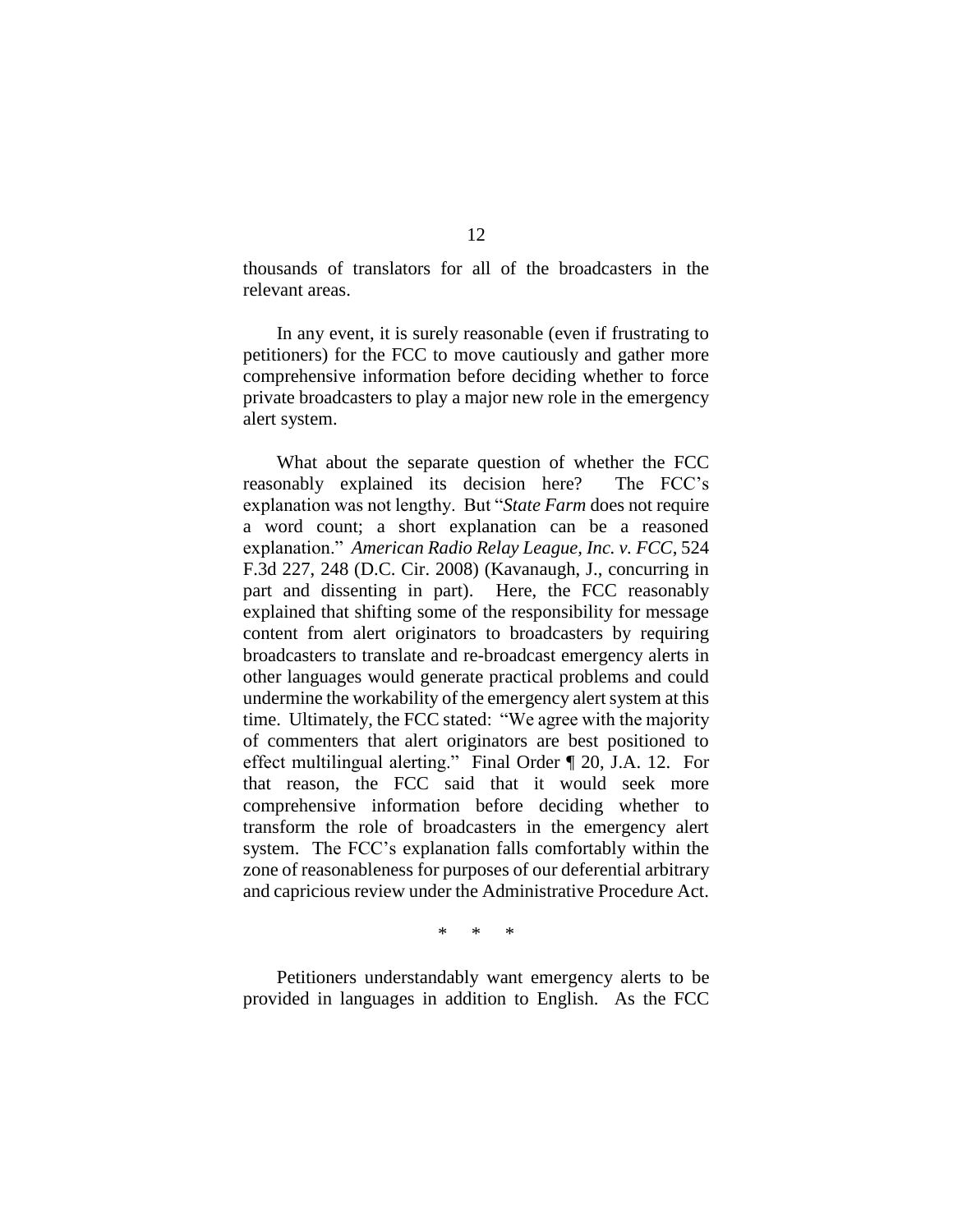noted, the easiest solution to petitioners' concern would be for *alert originators* – the federal, state, and local government entities – to transmit emergency alerts in languages in addition to English in appropriate circumstances. But the FCC lacks authority to compel such action by alert originators, as petitioners concede. In the meantime, the FCC has chosen to gather more information before deciding whether to implement a second-best option of requiring *broadcasters* to translate emergency alerts and broadcast them in multiple languages.

Petitioners want the Judiciary to force broadcasters to play a major new role in the emergency alert system even though Congress and the FCC have not yet required broadcasters to do so. But the Judiciary does not make those kinds of policy choices in our system of separation of powers. Under the law and facts of this case, our judicial role is limited to assessing whether the FCC's decision was consistent with the relevant statute and was reasonable and reasonably explained. We conclude that the FCC cleared those bars. The FCC's decision to gather more information was consistent with the relevant statute and was reasonable and reasonably explained. To be sure, the FCC should move expeditiously in finally deciding whether to impose a multi-lingual requirement on broadcasters, or instead to leave the issue with alert originators and others. At some point, the FCC must fish or cut bait on this question.

We deny the petition.

*So ordered*.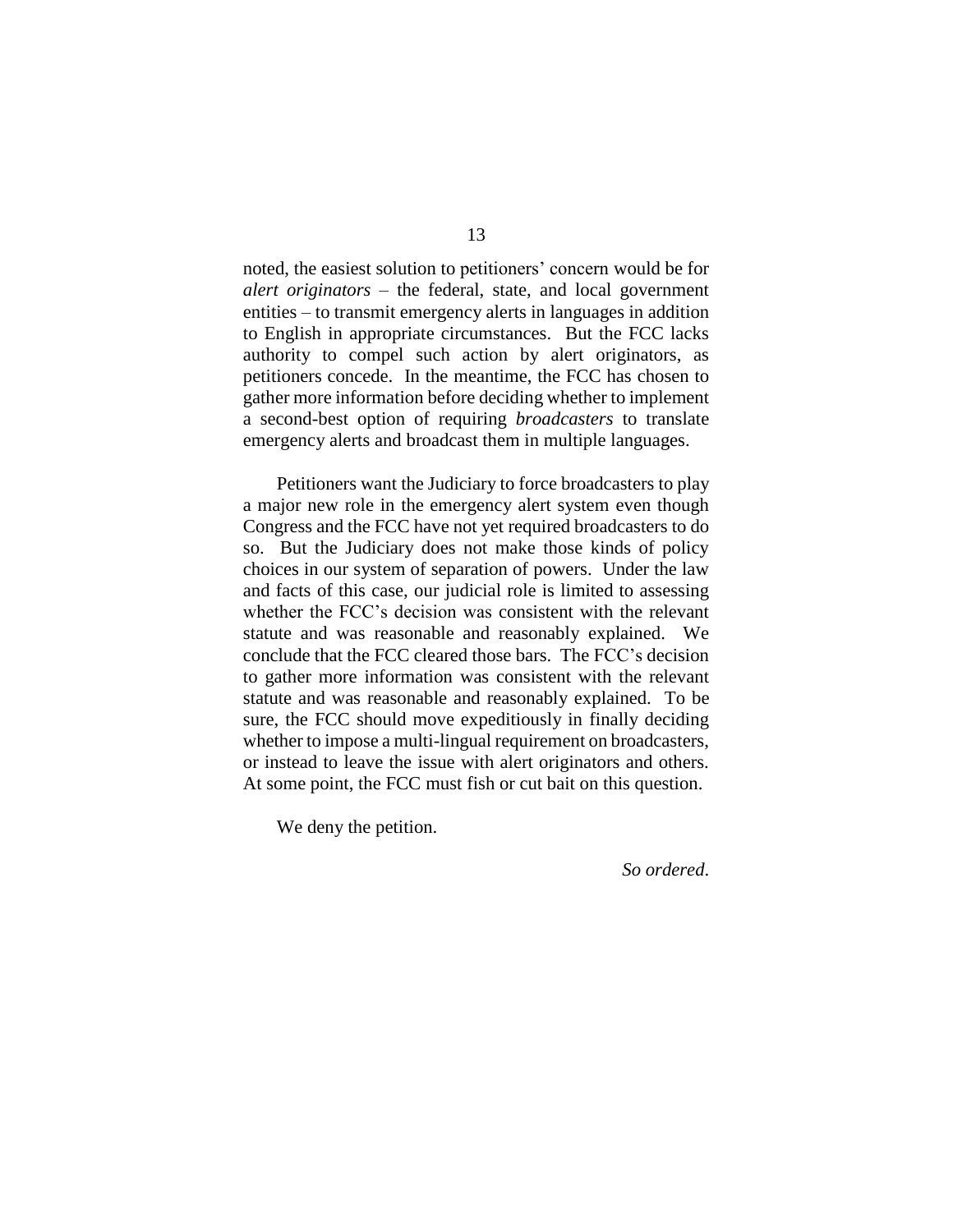MILLETT, *Circuit Judge*, concurring in part, and dissenting in part:

The federal Emergency Alert System provides immediate life-saving information to the public when emergencies like hurricanes, earthquakes, tornadoes, or terrorist attacks occur. Since its inception, however, the Emergency Alert System has only required that those life-or-death messages be broadcast in English. In 2005, Hurricane Katrina laid bare the tragic consequences of that gap when peoples' lives were lost because they could not understand the warnings. The Federal Communications Commission, which regulates emergency broadcasters, has repeatedly emphasized the urgency of bridging that critical communications divide. After spending a full decade studying the problem and potential solutions, the Commission's long-awaited answer to this crisis was to stall: To simply ask for the *third* time a question for which it already knew it would get no satisfactory response.

That is unreasonable. If the Commission needs new information, it should ask for *new* information. If it believes it should regulate, it should say so. If the Commission believes it is not the right agency to address the problem, it should say that and put the ball in what it thinks is the right court. At a minimum, the Commission was obligated to explain why it rejected the multiple solutions reasonably proposed to and previously recognized by it. The problem of ensuring effective communication to the public during crises is too grave to be ensnared in seemingly interminable bureaucratic limbo. Accordingly, while I join the court's holding in Section II.A that the Commission has not violated the anti-discrimination provision of the Federal Communications Act, 47 U.S.C. § 151, I dissent from the holding that the Commission's regulatory foot-dragging is not arbitrary and capricious. I do so for four central reasons.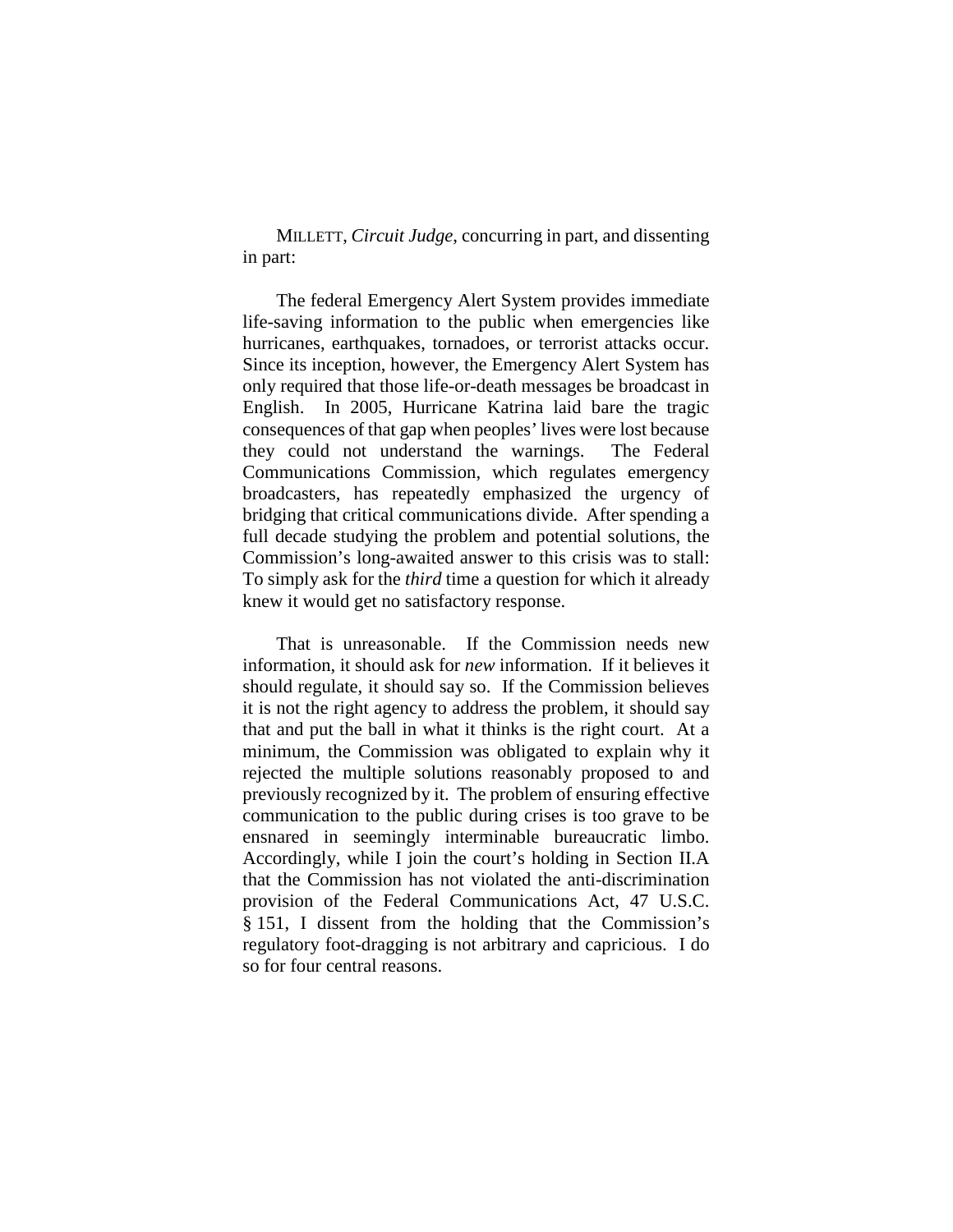2

*First*, at bottom, the majority opinion holds that it is reasonable for the Commission to again solicit information from States about voluntary efforts that they have undertaken regarding the transmission of multilingual alerts. *Final Order*, 31 FCC Rcd. 2414, 2415 ¶ 1 (2016). Ordinarily no one would begrudge an agency's effort to compile relevant information about a complicated problem. The problem here is that the Commission (i) had already requested that same information twice within the last ten years, including as recently as two years before the Final Order, and (ii) had specifically found the results of those requests unilluminating. *See Record Refresh Order*, 29 FCC Rcd. 2682, 2689 (2014); *Second Report*, 22 FCC Rcd. 13,275, 13,307 ¶ 72 (2007).

In choosing to repeat an inquiry that has twice been asked and answered, the Commission identified no reason to believe that round three of reporting would reveal new ways to address the multilingual problem. After all, the lack of helpful feedback in those earlier reports was not due to any apparent flaw in the nature of the earlier requests. It was because the overwhelming number of States and localities simply have not been taking voluntary measures to address the need for multilingual alerts. Underscoring the emptiness of its measure, the Commission candidly acknowledged in the Final Order that the required reports are virtually certain to show what they had already shown in 2007 and in 2014: The "vast majority" of participants are doing nothing with respect to multilingual alerts. *Final Order*, 31 FCC Rcd. at 2427 ¶ 25. The Commission, in other words, knew it was fishing in a dry river bed.

The closest the Commission comes to even hoping that the information might have some future utility is its anemic statement that the information "*may* provide insight into structural impediments that *might* be ameliorated by future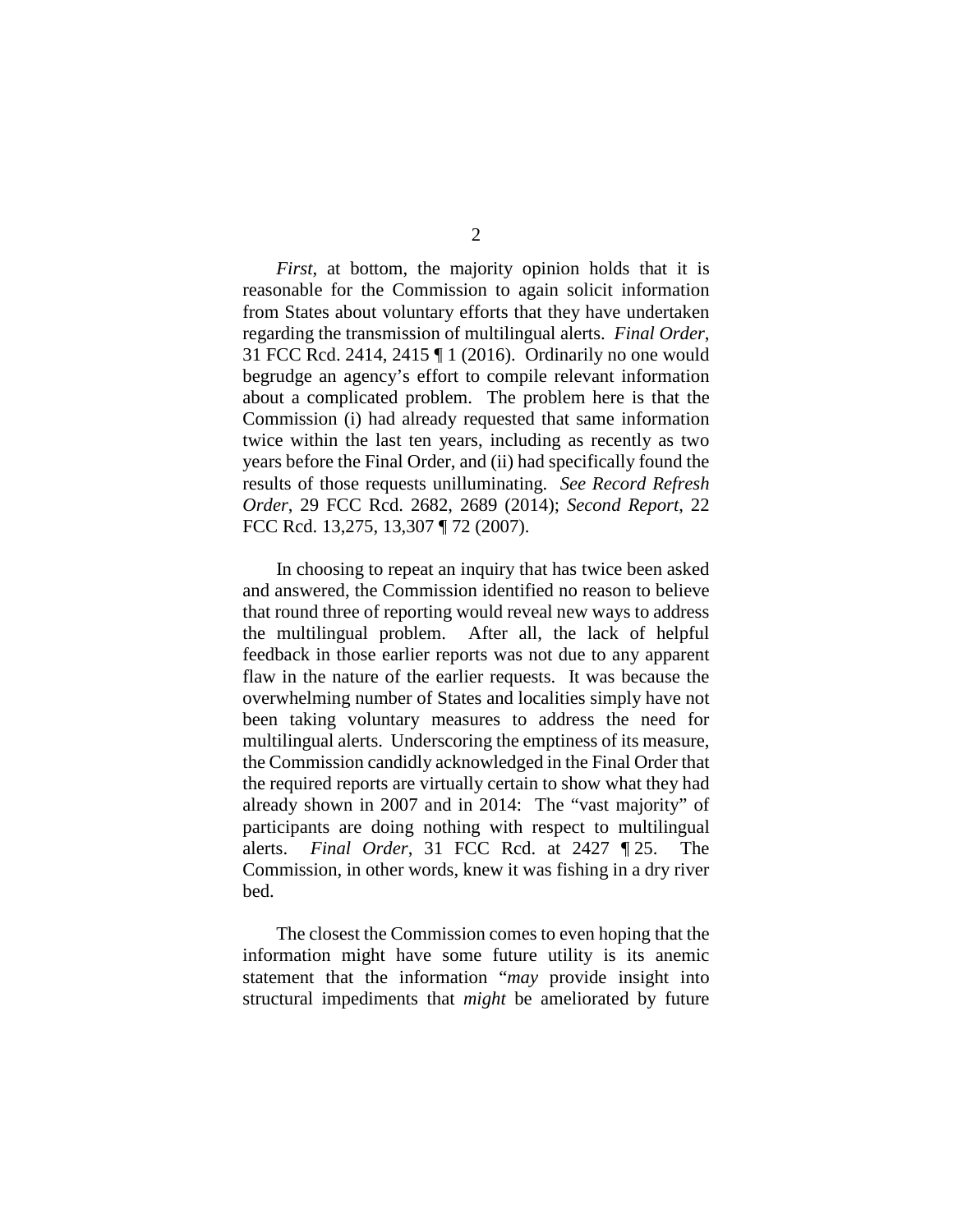Commission or federal action[,] *if appropriate*." *Final Order*, 31 FCC Rcd. at 2426 ¶ 23 (emphases added). But of course the earlier studies had already trod that same ground. When confronted with an issue of admitted urgency and public safety, "[d]oing the same thing over and over again and expecting different results" would seem to be strong evidence of arbitrary and capricious agency action. $<sup>1</sup>$  $<sup>1</sup>$  $<sup>1</sup>$ </sup>

*Second*, the Final Order's exclusive focus on voluntary efforts needs to be explained given that the Commission's prior attempts at using voluntary measures to ameliorate the multilingual-access problem had failed miserably. In 2008, the Commission tried what was called the "designated-hitter test," in which a specific station was chosen in advance to provide emergency alerts in a second language if there were no other stations broadcasting in that language during the emergency. That approach floundered because no one was willing to volunteer to serve as a designated hitter or a Local Primary Spanish or Multilingual station. On top of that, "virtually no parties" responded to the Commission's past requests for information about any voluntarily adopted "multilingual [Emergency Alert System] activities currently in progress[.]" *Final Order*, 31 FCC Rcd. at 2427 ¶ 25. The Final Order provides no reasoned basis for thinking that anything has changed. To the contrary, the Commission candidly expects nothing different. *See Final Order*, 31 FCC Rcd. at 2425 ¶ 21 ("This requirement may be fulfilled by indicating that no steps have been taken."); *id.* at 2427 ¶ 26.

<span id="page-15-0"></span>*Third*, the majority opinion says next to nothing about the Commission's unexplained blanket rejection of all of the solutions proposed by petitioner Multicultural Media and others. Majority Op. 11.

<sup>&</sup>lt;sup>1</sup> Ouotation attributed to Albert Einstein.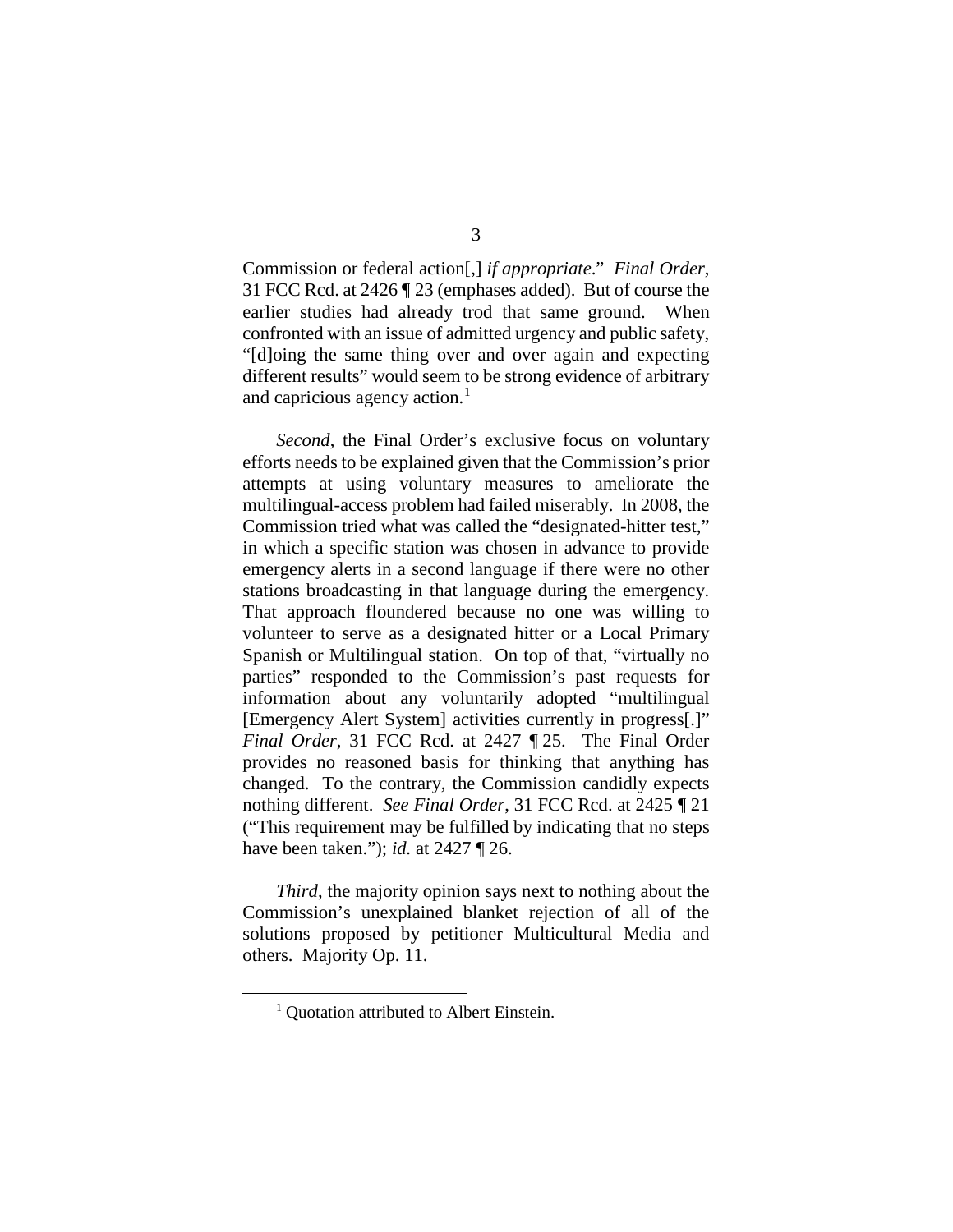Twelve years ago, six specific approaches to facilitating the multilingual dissemination of emergency information were presented to the Commission:

- Require all National Primary stations to air all presidential messages in both English and Spanish, and for all other stations to retransmit such messages in both languages.
- Mandate that state and local Emergency Alert System plans include a station designated as a "Local Primary Spanish" station in any community with a Latino population of either 50,000 or 5% of the total market population, which would be responsible for distributing local emergency alerts, such as those from the National Weather Service, in Spanish.
- Direct state and local plans to include a "Local Primary Multilingual" station in any community with a language minority population (such as Vietnamese) of either 50,000 or 5% of the total market population, which would be responsible for broadcasting emergency alerts in a second language.
- Require at least one station in each market to monitor the Local Primary Spanish and Local Primary Multilingual stations and rebroadcast their emergency alerts in the second language as well as English.
- Issue a rule requiring those stations that remain on the air during an emergency to rebroadcast emergency information in the second language if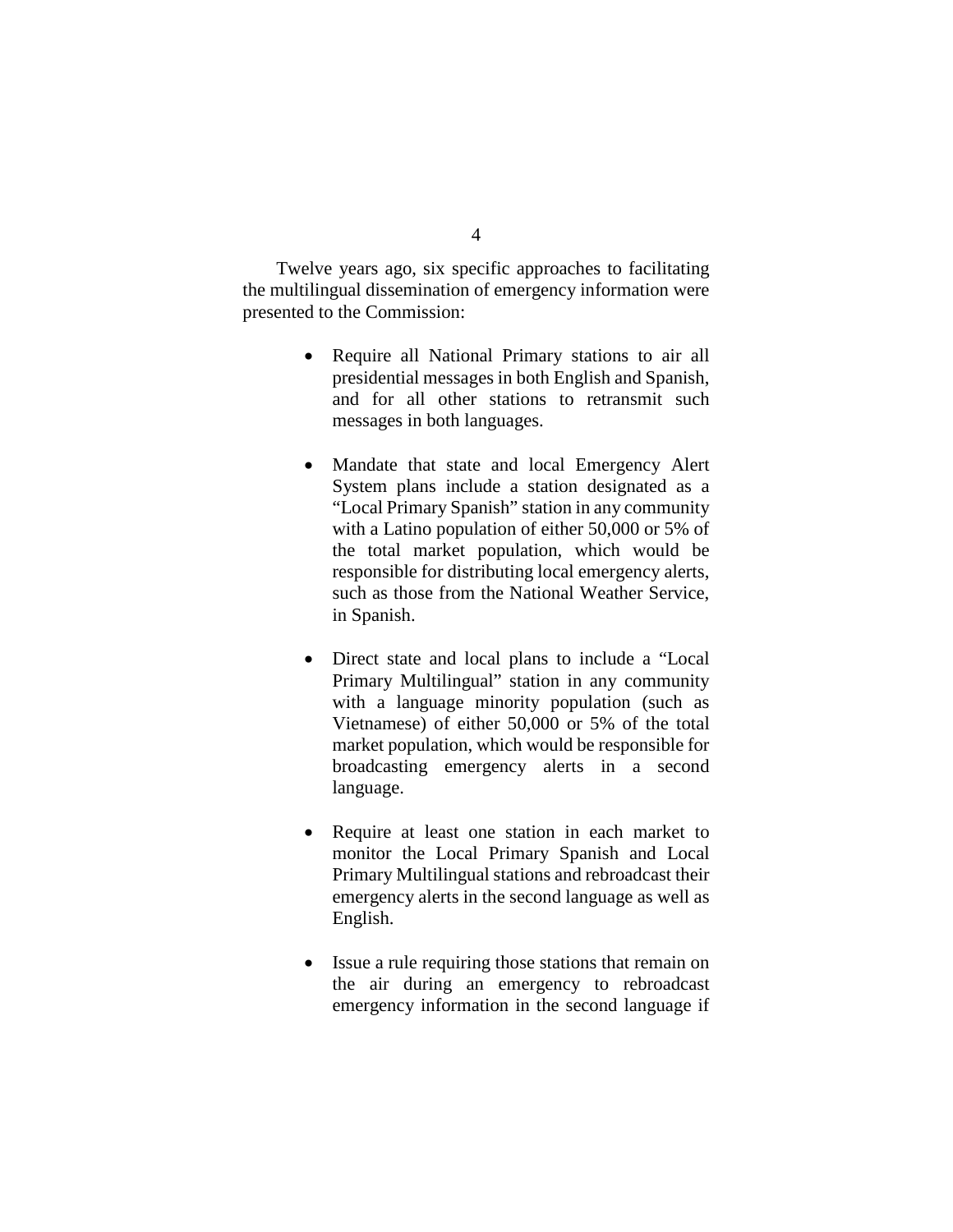the Local Primary Spanish or Local Primary Multilingual station goes off the air.

• Encourage all broadcasters to assist a Local Primary Spanish or Local Primary Multilingual station damaged in an emergency to return to the air as soon as possible.

After ten years of soliciting general comments and additional submissions from petitioners (and others), the Commission discarded those specific proposals *en masse* in the last three paragraphs of the Order. The Commission stated without elaboration that the "[p]roposals [a]re [u]nsupported and [l]ack [s]pecificity." *Final Order*, 31 FCC Rcd. at 2429.

It is textbook administrative law that the Commission "must consider and explain its rejection of 'reasonably obvious alternatives'" to its proposed rule. *National Shooting Sports Found., Inc. v. Jones*, 716 F.3d 200, 215 (D.C. Cir. 2013) (quoting *Natural Res. Def. Council, Inc. v. SEC*, 606 F.2d 1031, 1053 (D.C. Cir. 1979)). We are, moreover, "particularly reluctant to blink at an agency's ignoring ostensibly reasonable alternatives where it admits, as the Commission has here, that the choice embraced suffers from noteworthy flaws." *City of Brookings Mun. Tel. Co. v. FCC*, 822 F.2d 1153, 1169 (D.C. Cir. 1987). Confronted with a matter of critical public safety, the Commission's failure to explain why it chose the path of expectedly ineffectual reporting, rather than any of the proposed alternatives, compounds the unreasonableness of its decision.

For example, the petitioners proposed that the Commission require state plans to address multilingual alerts in light of their populations' particular needs. That proposal is sufficiently tenable to warrant serious consideration. In fact,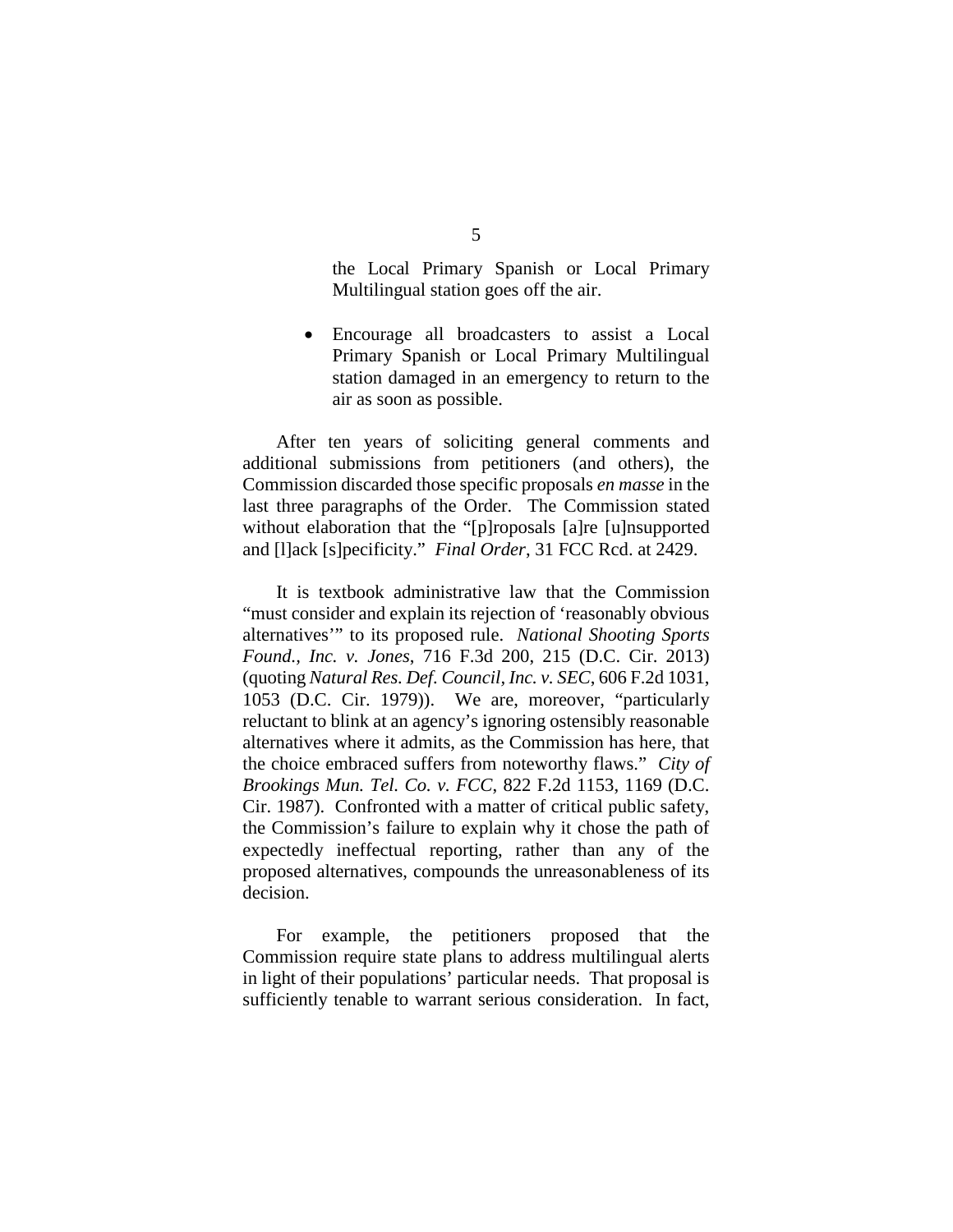the Commission-sponsored report following Hurricane Katrina proposed "encourag[ing] state and local government agencies \* \* \* to take steps to make critical emergency information accessible" to non-English speaking Americans. J.A. 182. The Commission doubled down on this idea in its 2014 request to refresh the record, expressly proposing that "one potential approach" to addressing multilingual alerts is "for the Commission to require that this issue be addressed as part of state [Emergency Alert System] plans[.]" *Record Refresh Order*, 29 FCC Rcd. at 2688. The Commission explained that "incorporating this requirement into the state [Emergency Alert System] plan rules would ensure that this issue is addressed in a manner consistent with other parts of a state's overall [Emergency Alert System] planning." *Id.* In addition, allowing States to address multilingual alerts themselves would alleviate concerns about "mandat[ing] 'one size fits all' solutions," given the "variance of key factors, such as the make-up of the local population, topography, etc., that applies in each market." *Final Order*, 31 FCC Rcd. at 2425 ¶ 20.

The proof of this model's potential viability is in the pudding. As the majority opinion notes (at 8 n.3), Florida and Puerto Rico have successfully issued alerts in Spanish. In addition, according to the Commission, Minnesota issues alerts in four languages (English, Spanish, Hmong, and Somali). Oral Argument Tr. at 18.

Yet when it came to the Final Order, the Commission was inexplicably mute about this potentially workable approach. After all, if "the determinative factors in disseminating non-English [emergency] alert content are largely localized," *Final Order*, 31 FCC Rcd. at 2428 **[28]**, mandating that local areas and States individually address the need for multilingual alerts and the best approach for providing them (*i.e.*, whether through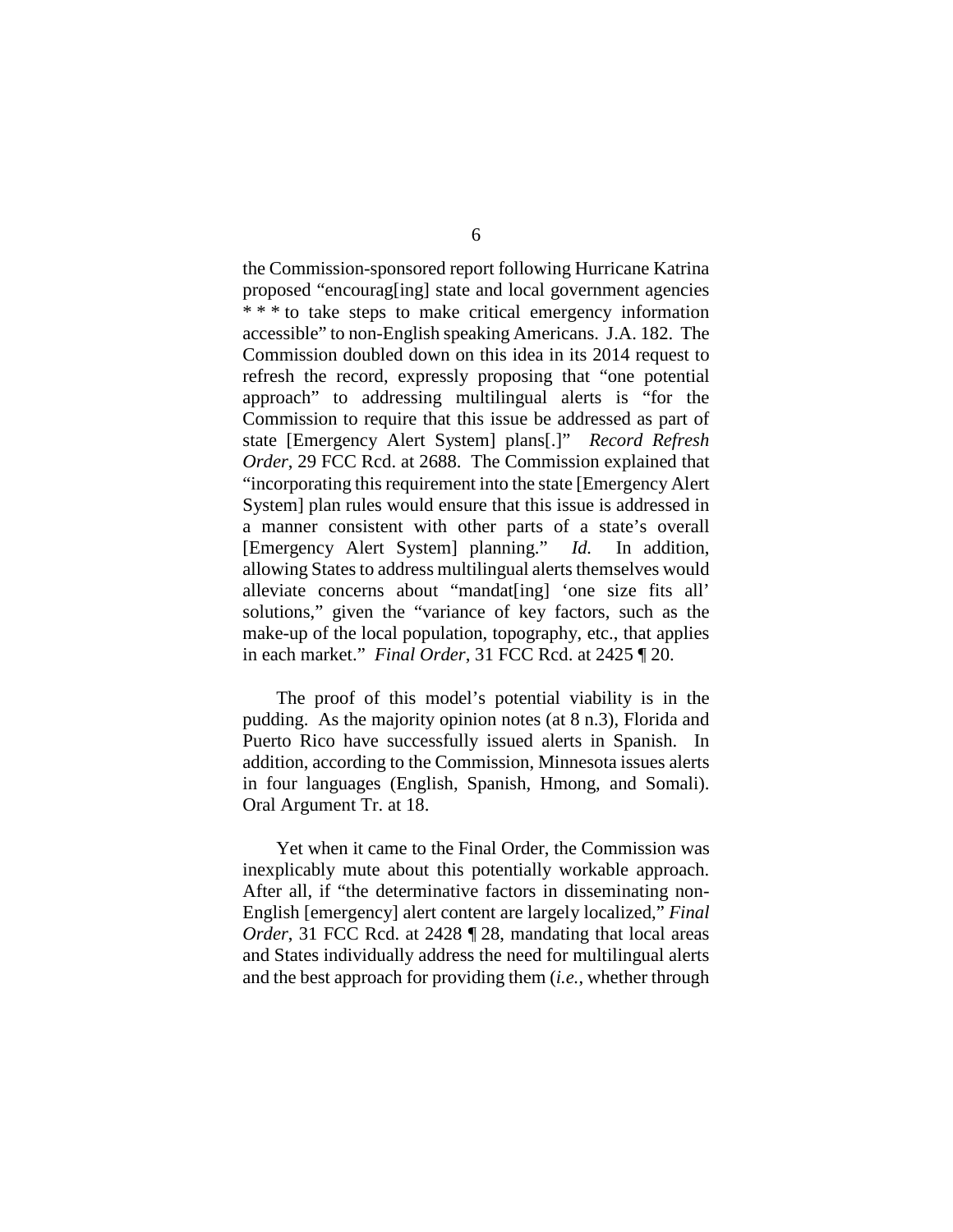alert originators or broadcasters) seems at least worth considering.

Likewise, the Commission might have required the use of decoders or encoders capable of issuing multilingual alerts. The Commission has long been aware, as documented in this very administrative record, that technology could likely be developed to translate messages and alerts automatically. In its first notice of proposed rulemaking in 2004, the Commission observed that "products can be developed to convert the [emergency alert] digital signal to provide aural and visual messages in any language." *First Notice*, 19 FCC Rcd. 15,775, 15,790 ¶ 40 (2004); *see also Second Report*, 22 FCC Rcd. at 13,295 ¶ 40 (discussing possible development of technology that will enable "the simultaneous transmission of multilingual messages"). In its notice seeking to refresh the record in 2014, the Commission again sought comments on "the advancement of possible technical solutions for multilingual alerting since 2007," and the ability to use such technologies to translate alerts. *Record Refresh Order*, 29 FCC Rcd. at 2689. This approach would also alleviate the resource constraint and human error concerns raised by the majority (Op. 8–10).

Even more importantly, by the time the Commission issued its Final Order, some such technology apparently was available. As the Commission itself explained in the Final Order, there is technology capable of "generat[ing] multiple language audio translations" and of "includ[ing]" "translations of other language(s)" in text that crawls across the bottom of broadcast screens. *Final Order*, 31 FCC Rcd. at 2418 ¶ 7; *see also* Oral Argument Tr. at 26:22–25 (FCC Counsel: "[Broadcasters] can take the incoming header codes of the alert \* \* \* and they can convert that into a basic visual crawl in Spanish or in foreign Creole or any language and that's entirely automated."); *id.* at 28:11–14 (FCC Counsel: "[S]o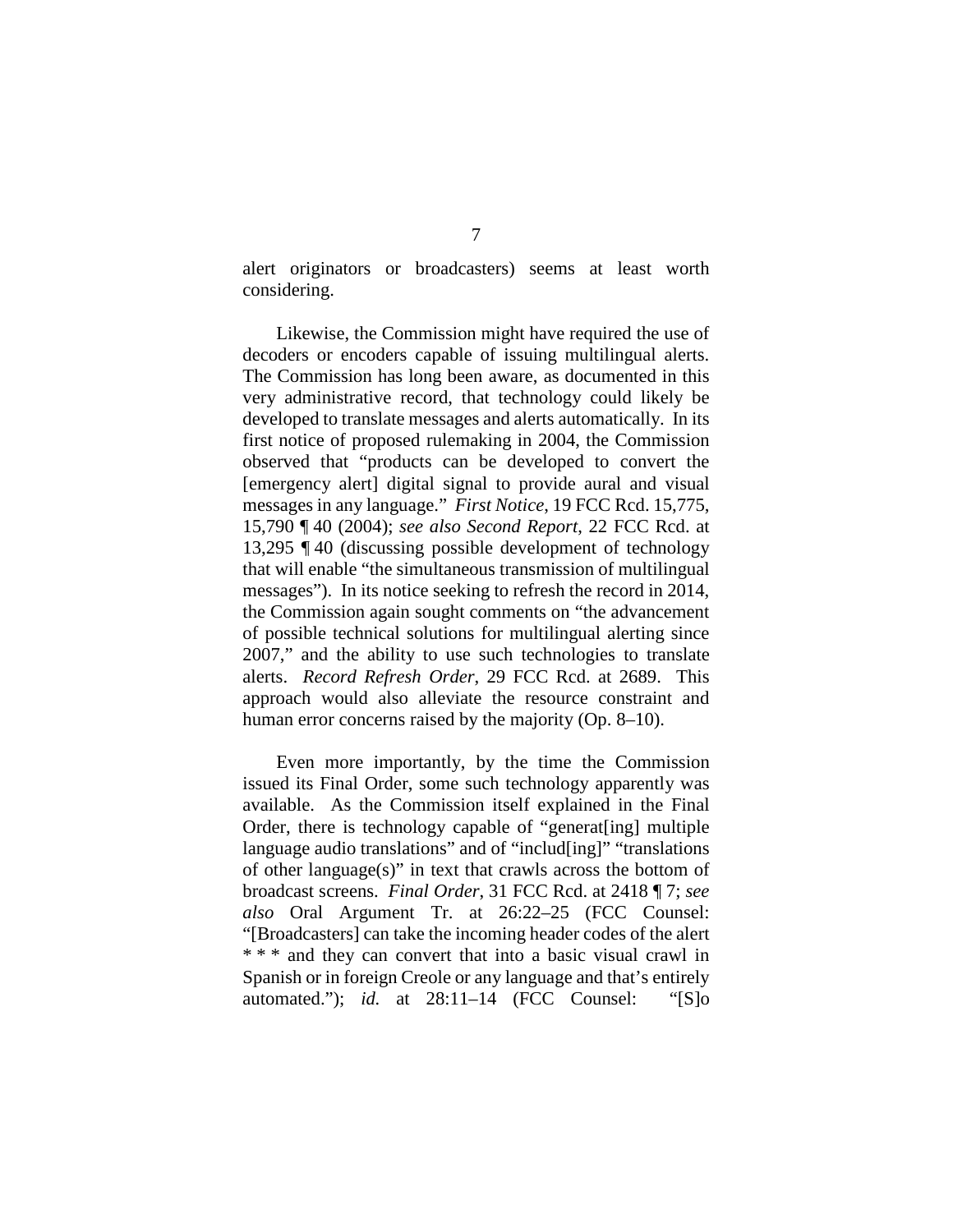[Emergency Alert System] participants can take English text and user software to convert that into a Spanish audio and so that is the technology that is available now."). Moreover, the technology is sufficiently reliable that the Commission has encouraged participants to adopt it. *See Final Order*, 31 FCC Rcd. at 2418 ¶ 7; *see also* Oral Argument Tr. at 27:6–11, 28:10–22.

Once more, the Final Order is completely silent as to why that alternative could not be tried. The Commission never explains why it cannot mandate that participants, either generally or those designated as Local Primary Spanish or Multilingual stations, investigate the use of available technology to address the need for translation. After all, the Commission already mandates that participants have equipment capable of meeting other technical requirements, such as transmitting a visual message to reach deaf individuals. *See, e.g.*, 47 C.F.R. § 11.51(h)(3).

One more illustration: The petitioners proposed that the Commission assign Local Primary Spanish or Multilingual stations the duty to translate and re-transmit any alerts. The Commission never addressed this proposal in the Final Order at all, let alone explained why it could not require States to consider this option in their state plans.

Instead of analyzing those potentially viable options some of which the Commission itself had previously endorsed as worthy of consideration—the Commission's Final Order seemingly throws up its hands in the face of an array of rules that could make implementing new measures complicated. The Commission notes that participants must air all alerts within fifteen minutes of receipt, making it difficult to translate the original alert in time. *Final Order*, 31 FCC Rcd. at 2417– 2418 ¶ 6; *see* 47 C.F.R. § 11.51(n). Participants could not get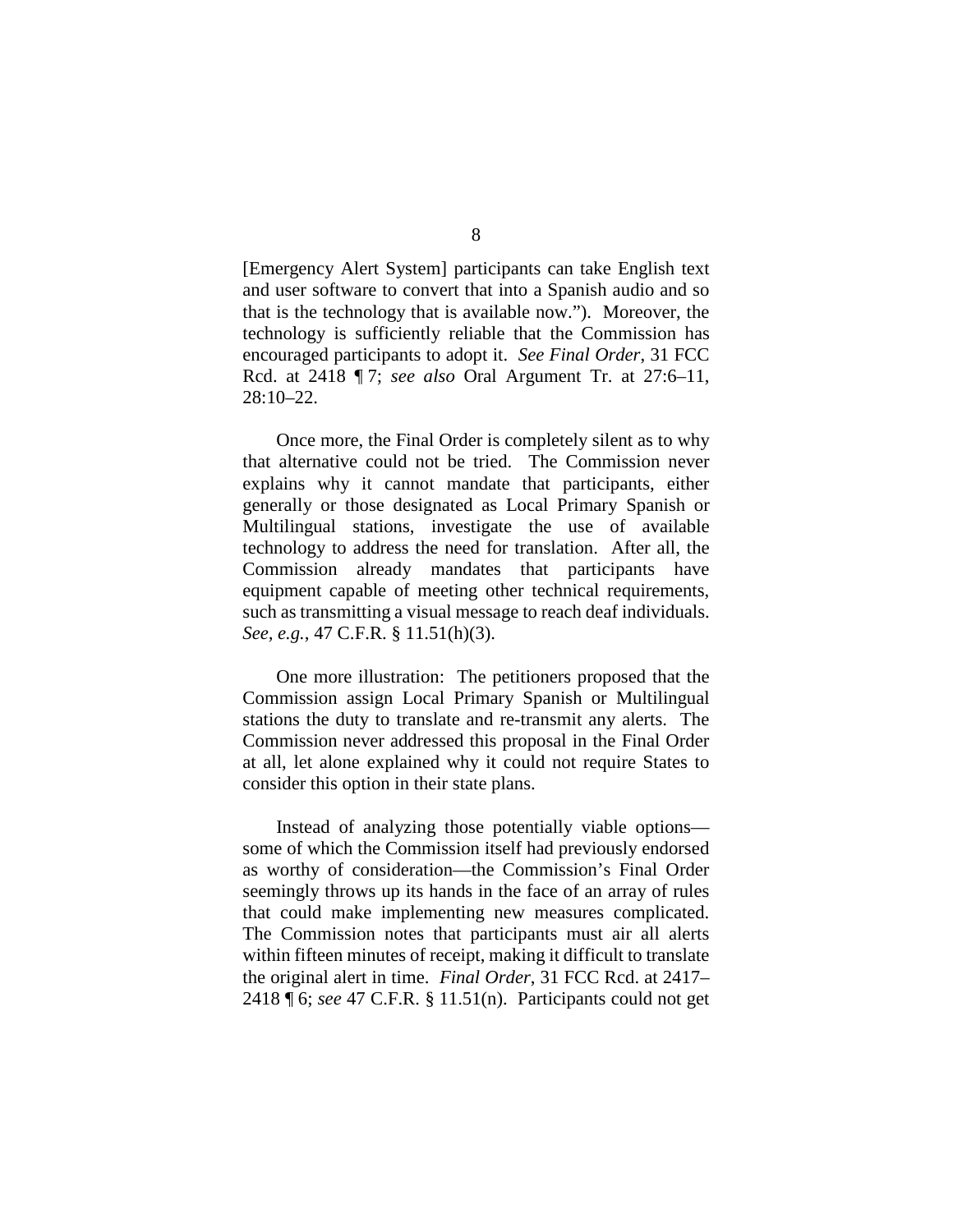around that problem by generating a second alert with the translated message, the Commission reasoned, because the system would reject a duplicative alert. *Final Order*, 31 FCC Rcd. at 2418 ¶ 6 n.21; *id.* at 2429 ¶ 33 n.86; *see* 47 C.F.R.  $§ 11.33(a)(10)$ . Nor could the participants simply transmit audio in both English and another language because, according to the Commission, alert messages are limited to two minutes. *Final Order*, 31 FCC Rcd. at 2418 ¶ 6; *id.* at 2429 ¶ 33 n.86; *see* 47 C.F.R. § 11.33(a)(9).

The need for multilingual alerts is no doubt a complicated problem—a point the majority opinion fairly acknowledges. That presumably is why the Commission spent a decade collecting needed information and studying options. But invoking their regulations does not substitute for reasoned decision making because those are largely barriers of the Commission's own making. It is the Commission's rules that require messages to be transmitted within fifteen minutes, that treat a translated message as a duplicate message and bar its transmission, and that require messages to be two minutes or shorter in duration. Those rules, however, are not written in stone; the Commission has considered their modification before to improve the reach of alert transmissions. *See Review of the Emergency Alert System*, Third Notice of Proposed Rulemaking, 26 FCC Rcd. 8149, 8193–8194 ¶¶ 119–121 (2011) (proposing to create a new message originator or event code for gubernatorial messages to facilitate mandatory carriage of such alerts); *id.* at 8198–8199 ¶ 134 (requesting comment on whether to expand the time frame for messages from governors or to allow participants to disable the reset function for such messages). Given the acknowledged importance of addressing the language gap in the Emergency Alert System, it was incumbent on the Commission to explain why it could not also adjust its regulations to accommodate this growing public-safety need.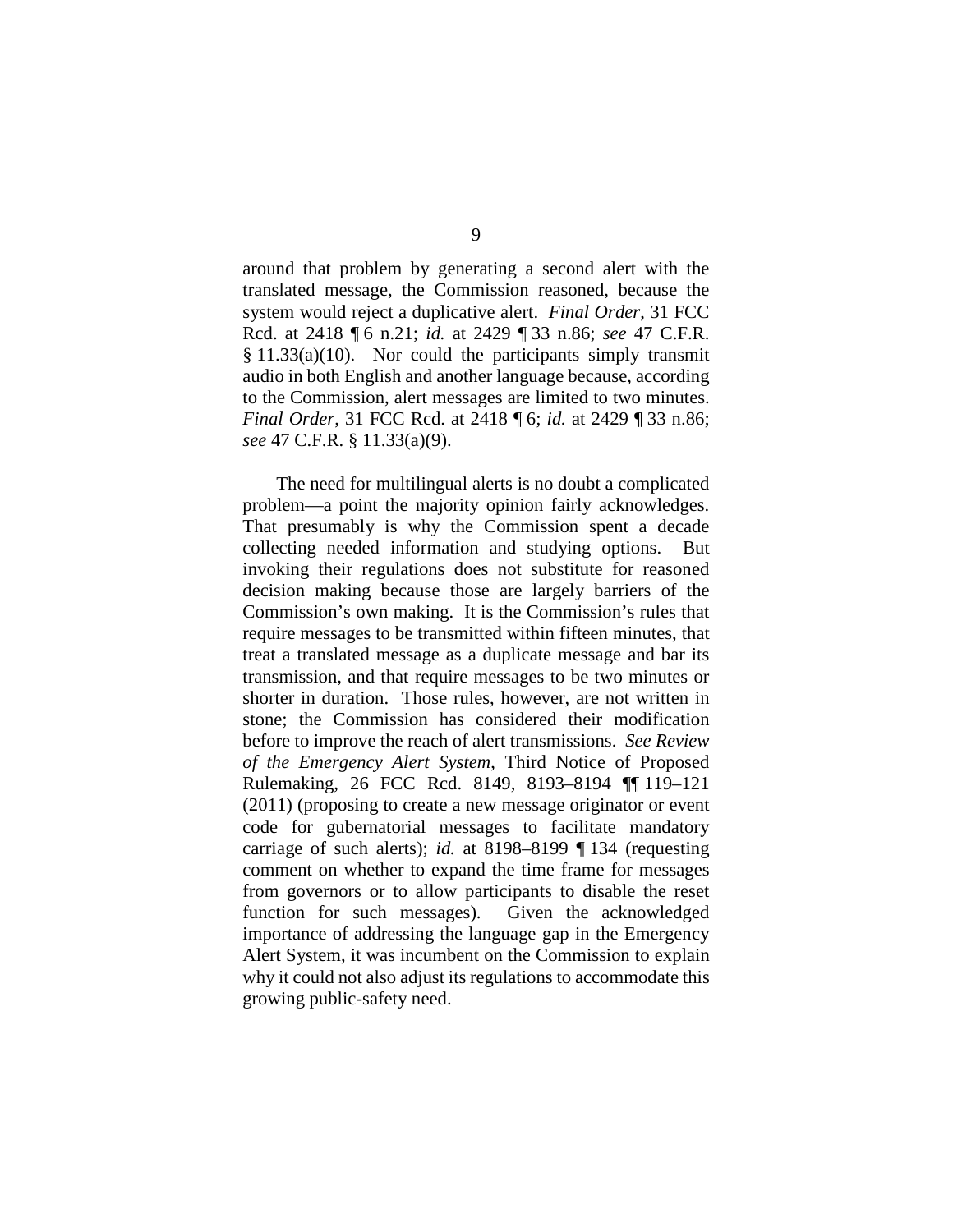*Fourth*, the majority opinion's acceptance of more agency temporizing loses sight of what is at stake here. Since 2006, the Commission has repeatedly stressed that emergency alerts are "*essential* to help save lives and protect property during times of national, state, regional, and local emergencies." *Review of the Emergency Alert System*, Sixth Report and Order, 30 FCC Rcd. 6520, 6545 ¶ 53 (2015) (emphasis added). Such alerts "must be accessible if the [System] is to fulfill its purpose of informing all Americans \* \* \* of imminent dangers to life and property." *Id.* at 6538 ¶ 37. That is why the Commission has emphasized time and again "the need for *all* Americans including those whose primary language is not English—to be alerted in the event of an emergency." *Second Report*, 22 FCC Rcd. at 13,306 ¶ 72; *see also id.* at 13,295 ¶ 40 ("We also affirm our commitment that non-English speakers should have access to EAS alerts[.]"); *First Notice*, 19 FCC Rcd. at 15,790 ¶ 40 ("We should also consider the needs of people with primary languages other than English when considering the best method of contacting the public during an emergency.").

In addition, a report ordered by the Commission after Hurricane Katrina expressly recommended that the Commission "commence efforts to ensure that \* \* \* non-English speaking Americans receive meaningful alerts[.]" J.A. 141; *see also* J.A. 170–171 (discussing the failure to get meaningful emergency alerts and information to non-English speakers during the hurricane); J.A. 182 (listing steps the Commission should take to "ensure that all Americans, including those \* \* \* who do not speak English, can receive emergency communications").

The Commission has inexplicably failed to match its actions to its words. Unquestionably, the lives of non-English speakers are just as much in need of saving as those of English speakers. And the Commission forthrightly acknowledges that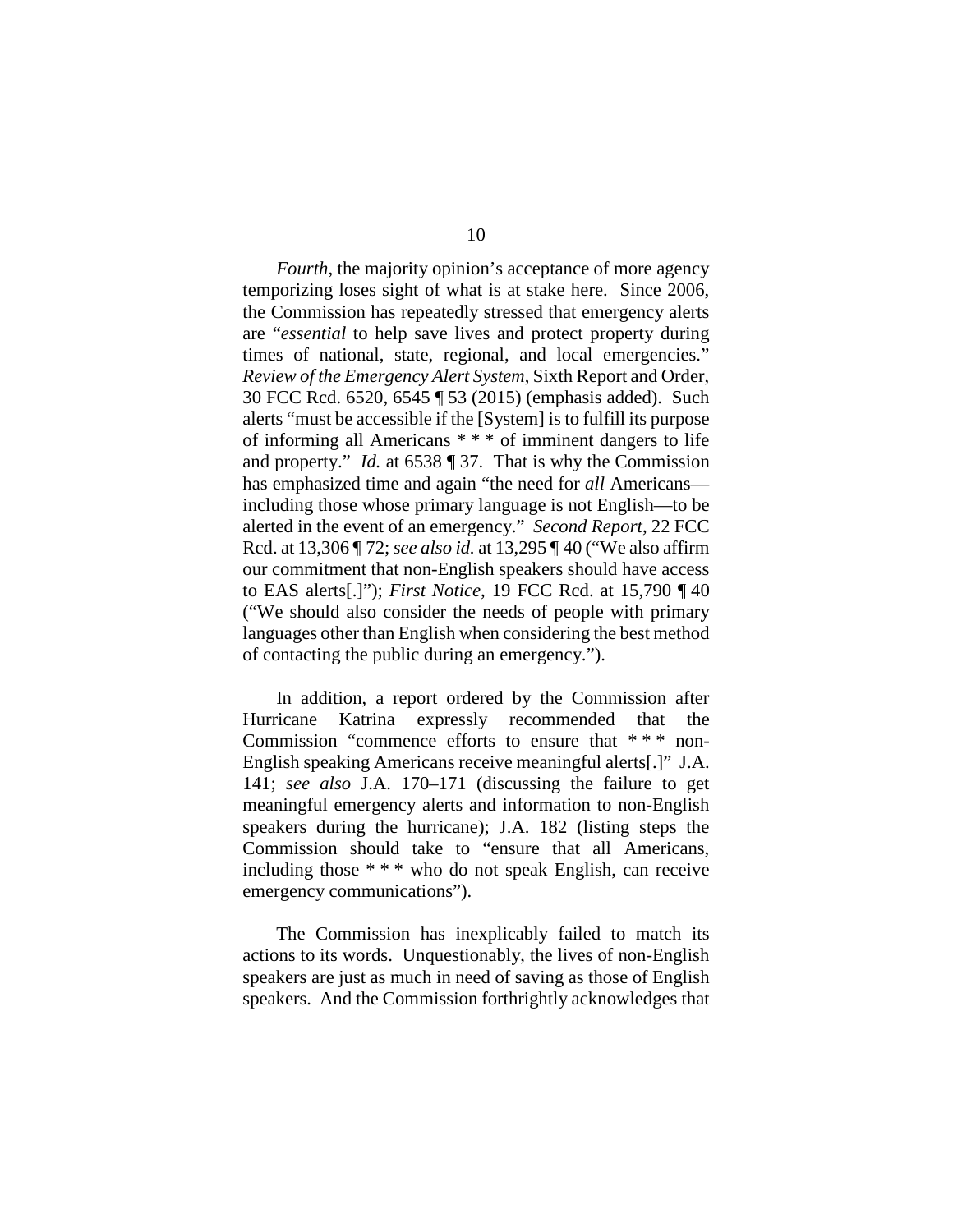effective communications through the Emergency Alert System are just as vital for non-English speakers to receive as they are for English speakers.

Even worse, the Commission knows that agency inaction comes at a terrible price. When Hurricane Katrina and its flooding hit, KGLA(AM)—the sole Spanish language station in the New Orleans area—went off the air, leaving the city's tens of thousands of primarily Spanish-speaking residents without ready access to vital information on the hurricane and its aftermath, or to official guidance concerning safety measures and places to get help. The consequences of that communications shortfall proved deadly. For example, KGLA reported that an entire Latino family, unaware of gas leaks in the area, was killed after lighting a match in their home. In addition, the National Council of La Raza reported that, when the storm destroyed an apartment building in Gulfport, Mississippi, 70 to 80 Jamaican, Peruvian, and Brazilian residents went missing and were presumed dead because they had not received the evacuation warnings in Spanish or Portuguese.<sup>[2](#page-23-0)</sup>

Recent events underscore the singular importance of the Emergency Alert System's broadcast channels. When Hurricane Maria hit Puerto Rico, 95% of the island's wireless cell sites went out of service, preventing residents from accessing information on their mobile devices, cell phones, and computers. At one point, a single radio station was the sole source of emergency information for the entire island.<sup>[3](#page-23-1)</sup>

<span id="page-23-0"></span> $\overline{\phantom{a}}$  $2$  The report also recounted the story of a woman in New Orleans who did not receive reports of flooding in her community and barely managed to escape the rising waters with her two-yearold son.

<span id="page-23-1"></span><sup>3</sup> *See* Luis Ferré-Sadurní, Hurricane Maria Updates: In Puerto Rico, the Storm 'Destroyed Us', N.Y. TIMES, Sep. 22, 2017,